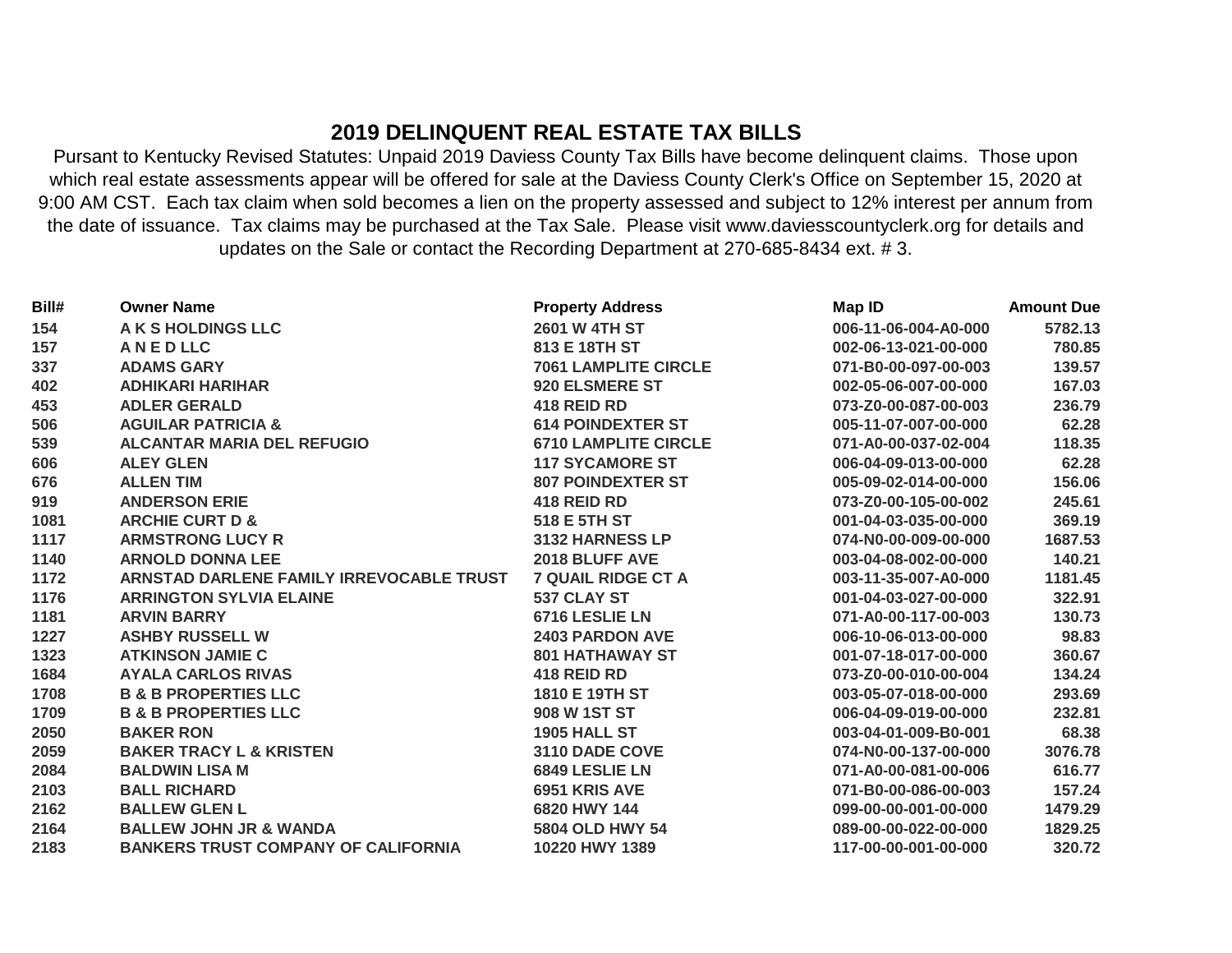| 2184 | <b>BANKERS TRUST COMPANY OF CALIFORNIA</b>          | 10256 HWY 1389                  | 117-00-00-002-00-000 | 391.42  |
|------|-----------------------------------------------------|---------------------------------|----------------------|---------|
| 2271 | <b>BARNES CLOVIS</b>                                | <b>HWY 764</b>                  | 093-00-00-065-00-000 | 391.42  |
| 2278 | <b>BARNES NICOLE</b>                                | <b>7323 LAMPLITE CIRCLE</b>     | 071-B0-00-166-00-003 | 139.57  |
| 2282 | <b>BARNES VIRGIL LEWIS &amp; BEVERLY</b>            | 10066 HWY 405                   | 084-A0-00-053-00-000 | 329.59  |
| 2287 | <b>BARNETT BRADFORD LEE &amp; SHANNON L</b>         | 6061 OLD HWY 54                 | 089-00-00-047-00-000 | 705.15  |
| 2518 | <b>BARTLETT SCOTTIE &amp; TRACIE</b>                | <b>3560 THRUSTON DERMONT RD</b> | 074-00-00-049-00-000 | 2260.5  |
| 2551 | <b>BARTLEY MR</b>                                   | 4504 HWY 1514                   | 034-A0-00-021-00-001 | 95.39   |
| 2559 | <b>BASHAM ALLEN D JR</b>                            | <b>1836 CHURCHILL DR</b>        | 003-05-02-008-00-000 | 265.66  |
| 2582 | <b>BASHAM LINDA</b>                                 | <b>6901 LAMPLITE CIRCLE</b>     | 071-B0-00-001-00-003 | 1040.95 |
| 2597 | <b>BASHAM TAMMY</b>                                 | 6845 HWY 2830                   | 071-Z0-00-012-00-003 | 104.22  |
| 2663 | <b>BAXTER MORGAN</b>                                | 6938 LESLIE LN                  | 071-B0-00-067-00-002 | 192.59  |
| 2857 | <b>BELCHER TRACY</b>                                | <b>1511 ALEXANDER AVE</b>       | 002-08-06-014-00-000 | 281.51  |
| 2888 | <b>BELL BRENT L &amp; TRICIA</b>                    | 6930 HWY 231                    | 077-00-00-039-00-000 | 303.04  |
| 2913 | <b>BELL LINWOOD</b>                                 | <b>WALNUT ST</b>                | 130-A0-00-093-00-000 | 609.7   |
| 3262 | <b>BEYKE BETH RENAE &amp; THERESA LYNN FRIZZELL</b> | 916 PARKWAY DR                  | 003-11-09-003-00-000 | 3232.58 |
| 3480 | <b>BISHOP DONALD SR &amp; MILDRED</b>               | 1110 W 11TH ST                  | 005-03-05-015-00-000 | 117.09  |
| 3521 | <b>BITTEL JEFFERY L &amp; PAMELA S</b>              | <b>4032 WINDY HOLLOW RD</b>     | 042-00-00-012-29-000 | 165.78  |
| 3522 | <b>BITTEL JEFFERY L &amp; PAMELA S</b>              | <b>4142 WINDY HOLLOW RD</b>     | 042-00-00-012-27-000 | 248.86  |
| 3706 | <b>BLAN DAVID W &amp; LENIAH R</b>                  | 9206 JACK HINTON RD             | 128-00-00-021-02-000 | 1164.68 |
| 3962 | <b>BOARMAN DARYL &amp; TONYA</b>                    | 1506 WING AVE                   | 002-10-03-050-00-000 | 1063.04 |
| 4065 | <b>BOEHMAN ERIC J</b>                               | 10180 CAMPGROUND RD             | 108-00-00-097-00-000 | 694.53  |
| 4121 | <b>BOLIN NATHAN R &amp; BRANDI M FRAZIER</b>        | 2166 PIN OAK DR                 | 073-D0-00-059-00-000 | 2877.33 |
| 4136 | <b>BOLING IRVIN &amp; DEBBIE</b>                    | <b>1210 WERNER AVE</b>          | 005-08-02-003-00-000 | 389.3   |
| 4150 | <b>BOLING NAOMI</b>                                 | <b>HWY 60 W</b>                 | 011-00-00-099-00-000 | 55.61   |
| 4440 | <b>BOWEN DANIEL R</b>                               | <b>1800 W 9TH ST</b>            | 005-08-01-001-00-000 | 443.49  |
| 4532 | <b>BOWMAN CHRISTI A</b>                             | 3006 FLAMINGO AVE               | 005-13-03-003-00-000 | 417.91  |
| 4533 | <b>BOWMAN CHRISTI A</b>                             | <b>1915 W 3RD ST</b>            | 006-07-04-012-00-000 | 500.12  |
| 4574 | <b>BOYD STEPHEN W &amp; LORI A</b>                  | <b>231 BON HARBOR COVE</b>      | 037-A0-00-030-00-000 | 4137.54 |
| 4810 | <b>BRATCHER COOPER &amp; FLAHERTY</b>               | 1516 E 20TH ST                  | 003-04-08-007-B0-000 | 129.27  |
| 4811 | <b>BRATCHER COOPER &amp; FLAHERTY</b>               | <b>ED FOSTER RD</b>             | 089-00-00-007-00-000 | 82.14   |
| 4839 | <b>BRATCHER PATSY &amp; LARRY</b>                   | <b>95 GILMOUR CT</b>            | 006-08-02-022-A0-000 | 120.74  |
| 4867 | <b>BRAY CHRISTOPHER &amp; LISA D</b>                | <b>237 EDWARDS ST</b>           | 006-11-02-002-00-000 | 127.42  |
| 4900 | <b>BREKK PROPERTIES LLC</b>                         | 3615 W 2ND ST                   | 006-15-12-001-00-000 | 3926.32 |
| 4901 | <b>BREKK PROPERTIES LLC</b>                         | 3709 W 2ND ST                   | 006-15-12-002-00-000 | 2777.46 |
| 4902 | <b>BREKK PROPERTIES LLC</b>                         | 3721 W 2ND ST                   | 006-15-12-003-00-000 | 1876.06 |
| 4903 | <b>BREKK PROPERTIES LLC</b>                         | 3727 W 2ND ST                   | 006-15-12-004-00-000 | 2477.01 |
| 5091 | <b>BROWN ANNIE G</b>                                | 2715 W 6TH ST                   | 006-12-03-012-00-000 | 408.18  |
| 5119 | <b>BROWN CARL LEE JR</b>                            | 2428 W 7TH ST                   | 005-11-14-012-00-000 | 197.47  |
| 5195 | <b>BROWN JEREMY N &amp; VALERIE C</b>               | <b>5299 LANE RD</b>             | 088-00-00-167-00-000 | 1175.28 |
| 5395 | <b>BRUNER BRETT</b>                                 | <b>6913 LAMPLITE CIRCLE</b>     | 071-B0-00-004-00-006 | 121.89  |
|      |                                                     |                                 |                      |         |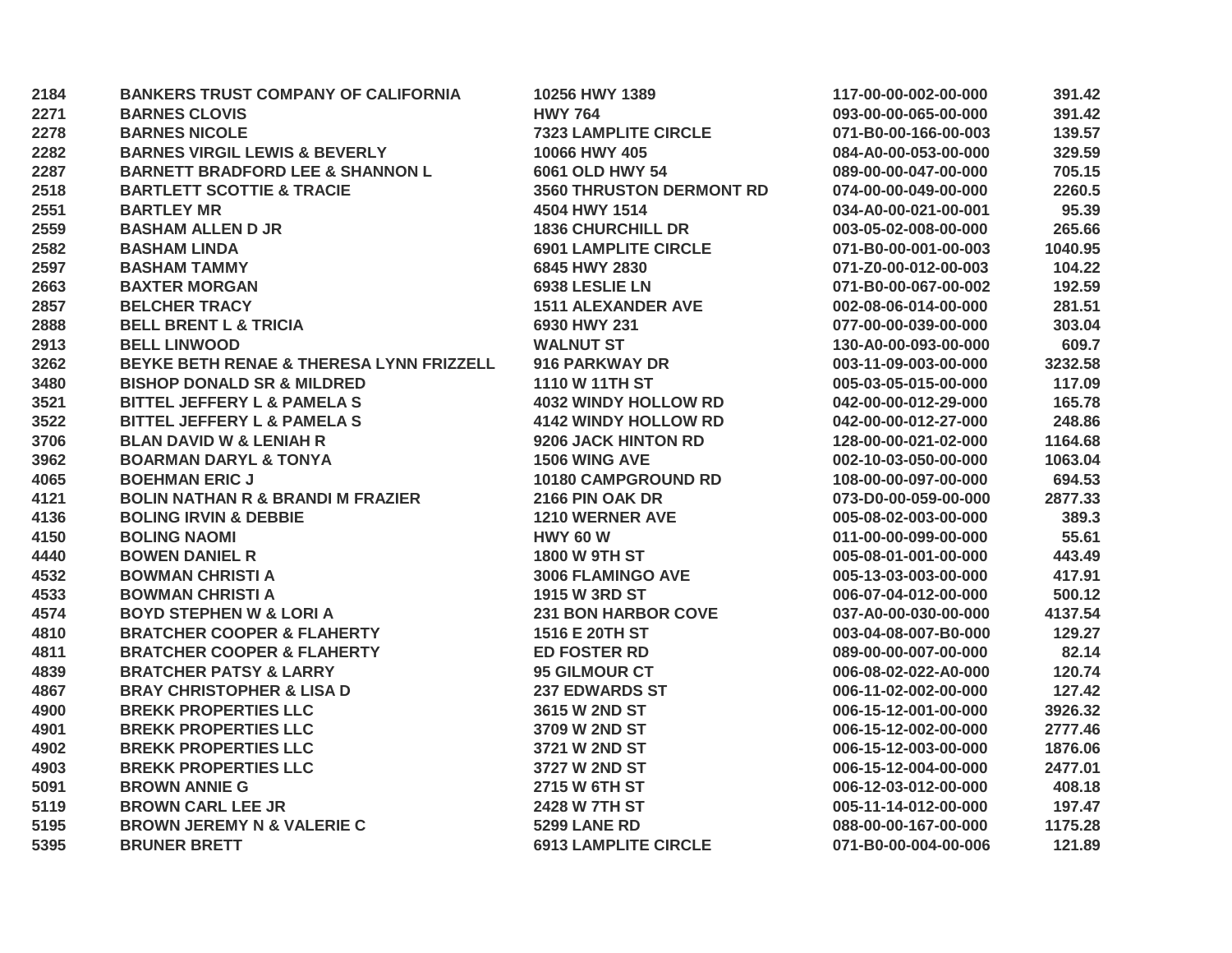| 5471 | <b>BRYANT GEORGE W</b>                      | 2829 WAYSIDE DR W             | 005-14-03-014-00-000 | 1722.35 |
|------|---------------------------------------------|-------------------------------|----------------------|---------|
| 5578 | <b>BUCKNER RAFE A</b>                       | <b>728 SYCAMORE ST</b>        | 005-04-10-006-A0-000 | 257.15  |
| 5614 | <b>BULLINGTON RICKY</b>                     | 10929 HWY 764                 | 129-00-00-038-00-001 | 95.39   |
| 5715 | <b>BURDEN KANDIA L</b>                      | <b>4314 HAWTHORNE DR</b>      | 003-12-27-010-00-000 | 1554.4  |
| 5722 | <b>BURDEN NORMA JEAN</b>                    | 1107 HALL ST                  | 002-05-09-014-00-000 | 98.83   |
| 5740 | <b>BURDEN WILLIAM G &amp; MELINDA REECE</b> | 7810 HWY 81                   | 042-A0-00-017-00-000 | 280.96  |
| 6040 | <b>BYFORD GLORIA</b>                        | <b>109 GILMOUR CT</b>         | 006-08-02-018-00-000 | 350.34  |
| 6498 | <b>CALHOUN SCOTT</b>                        | <b>618 OMEGA ST</b>           | 005-11-12-002-00-000 | 120.13  |
| 6507 | <b>CALLERY WILLIAM Z &amp;</b>              | <b>FREE SILVER RD</b>         | 118-00-00-001-02-000 | 391.42  |
| 6633 | <b>CAMPBELL SCOTT &amp; AMANDA KIRSCH</b>   | 1537 E 20TH ST                | 003-04-05-003-00-000 | 145.71  |
| 6690 | <b>CANO JUANA</b>                           | 418 REID RD                   | 073-Z0-00-129-00-004 | 104.22  |
| 6711 | <b>CAPPS JOHNNY SR</b>                      | <b>516 FOUST AVE</b>          | 005-05-01-003-00-000 | 254.71  |
| 6720 | <b>CAPPS TYLER</b>                          | <b>4040 PARK DR</b>           | 041-Z0-00-022-00-003 | 100.68  |
| 6749 | <b>CARDEN SHARON GAYLE</b>                  | <b>2012 W 7TH ST</b>          | 005-11-17-009-00-000 | 143.87  |
| 6868 | <b>CARPENTER DEAN L &amp; WYNNETTA S</b>    | <b>SUTHERLIN LN</b>           | 076-00-00-047-02-000 | 268.3   |
| 6947 | <b>CARRICO MV</b>                           | <b>GEORGE ST</b>              | 005-09-02-005-00-000 | 86.64   |
| 7085 | <b>CARTWRIGHT LAURINDA</b>                  | 6845 HWY 2830                 | 071-Z0-00-011-00-002 | 113.03  |
| 7098 | <b>CASE DRILLING CO</b>                     | <b>10850 MCCAMISH RD</b>      | 128-00-00-043-00-000 | 153.37  |
| 7114 | <b>CASE STEVEN A</b>                        | <b>10853 MCCMAMISH RD</b>     | 128-00-00-048-01-000 | 409.1   |
| 7115 | <b>CASE STEVEN A &amp; LISA R</b>           | <b>10725 MCCAMISH RD</b>      | 128-00-00-049-00-000 | 5206.99 |
| 7116 | <b>CASE STEVEN A &amp; LISA R</b>           | <b>10725 MCCAMISH RD</b>      | 128-00-00-049-00-001 | 581.43  |
| 7258 | <b>CASTROS MARIA</b>                        | 418 REID RD                   | 073-Z0-00-110-00-004 | 250.95  |
| 7302 | <b>CAVE LARRY S SR</b>                      | 2410 FRENCH ST                | 006-10-10-024-A0-000 | 102.48  |
| 7303 | <b>CAVE LARRY SR</b>                        | <b>2408 FRENCH ST</b>         | 006-10-10-024-B0-000 | 125.63  |
| 7306 | <b>CAVENDER SCOTT A LIFE ESTATE</b>         | <b>721 CAROL STREAM</b>       | 006-14-04-006-00-000 | 1550.87 |
| 7448 | <b>CECIL MICHAEL</b>                        | 7739 HWY 2830                 | 085-00-00-022-00-000 | 832.4   |
| 7533 | <b>CERVANTES SAUL</b>                       | <b>6860 LAMPLITE CIRCLE</b>   | 071-A0-00-070-00-008 | 100.68  |
| 7546 | <b>CHAFFIN ROGER</b>                        | <b>2522 W 7TH ST</b>          | 005-11-13-005-00-000 | 110.99  |
| 7547 | <b>CHAFFIN ROGER A SR</b>                   | 2523 W 7TH ST                 | 005-11-12-006-00-000 | 71.41   |
| 7589 | <b>CHANCE PAUL</b>                          | 418 REID RD                   | 073-Z0-00-102-00-005 | 378.2   |
| 7659 | <b>CHAPPELL MARCUS &amp; AMANDA</b>         | <b>1700 LEITCHFIELD RD</b>    | 002-08-03-001-00-000 | 303.44  |
| 7680 | <b>CHARON TELMA</b>                         | 418 REID RD                   | 073-Z0-00-121-00-005 | 157.24  |
| 7704 | <b>CHENAULT JOYCE</b>                       | 9891 HULSEY LP                | 001-00-00-015-00-000 | 108.61  |
| 7812 | <b>CHRISTIE MARK</b>                        | 418 REID RD                   | 073-Z0-00-004-00-007 | 242.09  |
| 7831 | <b>CHURCH JUDY A</b>                        | <b>625 MAPLE HEIGHTS</b>      | 062-A0-00-054-00-000 | 263.29  |
| 8007 | <b>CLARK DAVID L</b>                        | 615 E 14TH ST                 | 002-04-11-013-00-000 | 504.99  |
| 8182 | <b>CLARK RAY M</b>                          | <b>1511 CENTER ST</b>         | 002-06-06-009-00-000 | 248.04  |
| 8196 | <b>CLARK ROBERT M &amp; LINDA A</b>         | <b>2927 YOSEMITE DR</b>       | 006-14-05-022-00-000 | 826.21  |
| 8209 | <b>CLARK SHANNA</b>                         | 418 REID RD                   | 073-Z0-00-036-00-005 | 263.29  |
| 8294 | <b>CLAY GEORGE S</b>                        | <b>CURDSVILLE DELAWARE RD</b> | 002-00-00-012-00-000 | 55.61   |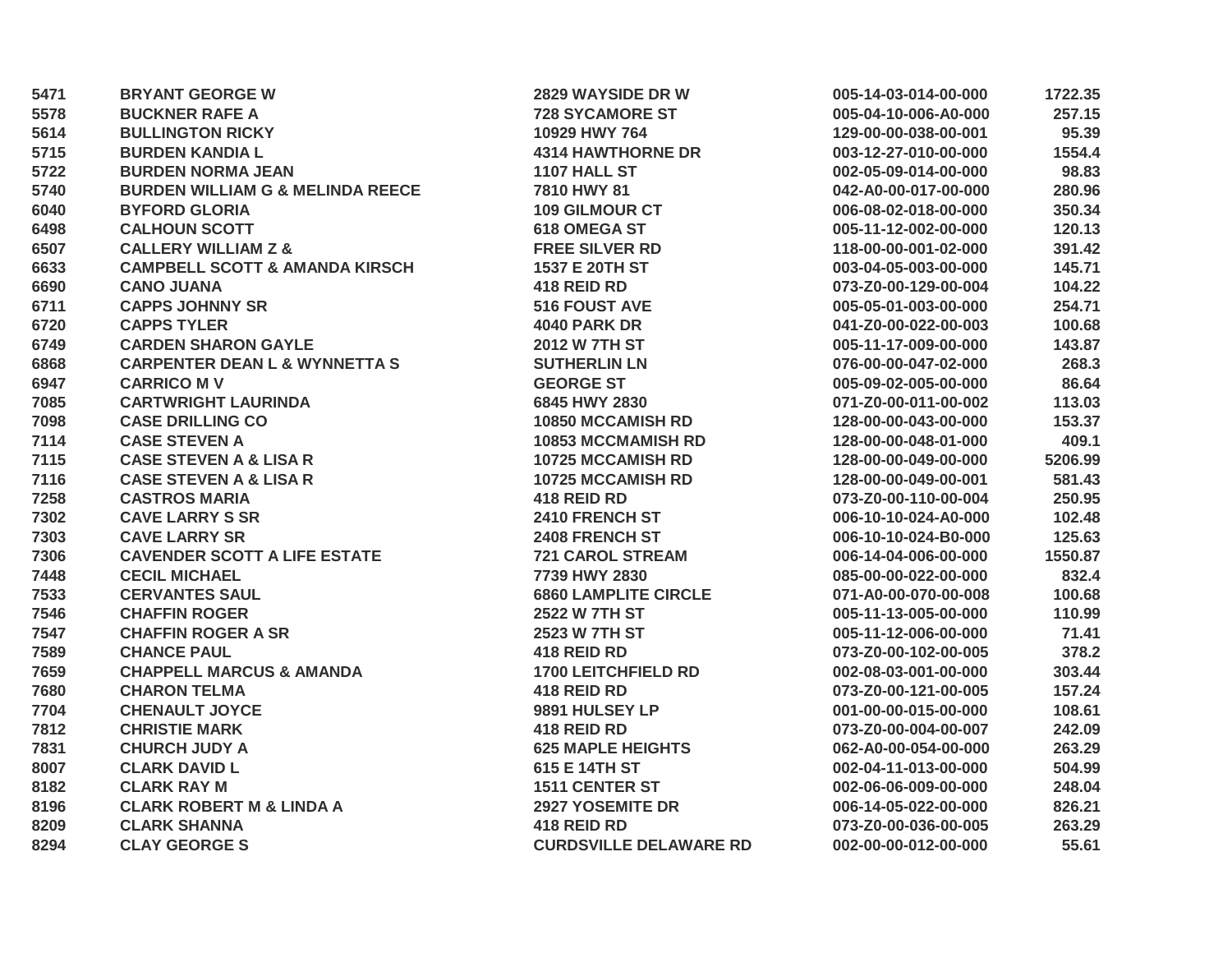| 8408  | <b>CLOUSE DAVID</b>                             | <b>2409 CRAVENS AVE</b>            | 005-11-02-002-B0-000 | 107.95  |
|-------|-------------------------------------------------|------------------------------------|----------------------|---------|
| 8409  | <b>CLOUSE DAVID</b>                             | 7414 HWY 815                       | 024-00-00-007-00-001 | 95.39   |
| 8411  | <b>CLOUSE DAVID L</b>                           | <b>1027 WESTERN CT</b>             | 005-10-15-004-A0-000 | 89.71   |
| 8412  | <b>CLOUSE DAVID L</b>                           | 1028 WESTERN CT                    | 005-10-15-005-00-000 | 129.27  |
| 8413  | <b>CLOUSE DAVID L &amp; VIRGINIA</b>            | 7440 CLEVELAND RD                  | 024-00-00-007-00-000 | 749.48  |
| 8440  | <b>CLOUSE MARCUS A</b>                          | <b>1035 WESTERN CT</b>             | 005-10-15-004-00-000 | 174.95  |
| 8444  | <b>CLOUSE ROY GENE</b>                          | <b>2427 CRAVENS AVE</b>            | 005-11-02-003-00-000 | 299.77  |
| 8540  | <b>COLBERT MIKAEL &amp; CARRIE</b>              | 721 WING AVE                       | 001-09-07-016-00-000 | 311.97  |
| 8544  | <b>COLBERT PROPERTIES LLC</b>                   | 1524 E 19TH ST                     | 003-04-05-016-00-000 | 573.81  |
| 8599  | <b>COLEMAN MARSHALL Q &amp; FAITH A</b>         | <b>3888 SPRINGTREE DR</b>          | 006-16-01-080-00-000 | 1101.93 |
| 8632  | <b>COLLINGS JEREMY &amp; SONYA</b>              | 418 REID RD                        | 073-Z0-00-145-00-003 | 130.73  |
| 8846  | <b>CONNOR BRIAN N &amp; ANNETTE C</b>           | 11178 HWY 144                      | 127-00-00-026-00-001 | 174.92  |
| 9145  | <b>COONS RAVEEWAN</b>                           | 5417 RED MILE LP                   | 073-10-00-066-00-000 | 99.78   |
| 9193  | <b>COOPER RAY</b>                               | 12171 FLORAL RD                    | 134-00-00-016-00-002 | 107.73  |
| 9198  | <b>COOPER WILLIAM J</b>                         | <b>2200 MCCONNELL AVE</b>          | 003-06-05-001-A0-000 | 123.18  |
| 9266  | <b>COPPAGE SUMMER</b>                           | <b>6770 LAMPLITE CIRCLE</b>        | 071-A0-00-052-00-002 | 157.24  |
| 9576  | <b>CRABTREE LEWIS W</b>                         | 814 GEORGE ST                      | 005-09-02-004-00-000 | 263.26  |
| 9684  | <b>CRAIG TIMOTHY</b>                            | 5617 OLD STATE RD                  | 102-00-00-001-00-003 | 174.92  |
| 9832  | <b>CRITE CLARA LOUISE</b>                       | 1019 JACKSON ST                    | 002-05-08-033-00-000 | 86.64   |
| 9874  | <b>CROWDER MARK H III</b>                       | 1026 PLEASURE PT E                 | 097-A0-00-053-A0-000 | 105.1   |
| 9921  | <b>CROWE LANA R</b>                             | 2813 REDFORD DR                    | 003-21-07-016-00-000 | 351.51  |
| 10020 | <b>CRUTCHER TIMOTHY &amp; DAVID M HUFF</b>      | <b>1714 LEITCHFIELD RD</b>         | 002-08-03-004-00-000 | 311.38  |
| 10023 | <b>CRUZ RAYMOND</b>                             | 6983 LEAH LN                       | 071-B0-00-186-00-003 | 351.65  |
| 10111 | <b>CURTIS DARRELL K</b>                         | <b>232 SYCAMORE ST</b>             | 006-03-02-006-00-000 | 522.02  |
| 10112 | <b>CURTIS DARRELL KEITH</b>                     | <b>228 SYCAMORE ST</b>             | 006-03-02-005-00-000 | 74.46   |
| 10120 | <b>CURTIS LONNIE M &amp; NEVA</b>               | 10701 HWY 60 E                     | 096-00-00-028-00-000 | 259.91  |
| 10135 | <b>CUSTER PERCY L &amp; ANNA</b>                | <b>418 TAMPA DR</b>                | 003-14-05-005-00-000 | 1147.87 |
| 10259 | <b>DALZELL ROBERT C</b>                         | <b>2932 SILVER CHARM COVE</b>      | 004-37-01-041-00-000 | 2500.03 |
| 10275 | <b>DAMRON ANDREA</b>                            | 9407 HWY 662                       | 097-C0-00-011-02-002 | 130.73  |
| 10351 | <b>DANT BARRY &amp; SUMMER</b>                  | <b>6756 CURDSVILLE DELAWARE RD</b> | 005-00-00-009-01-000 | 1364.54 |
| 10429 | <b>DARRELL CHICKFORD BOBBIEE</b>                | <b>1915 MAYFAIR AVE</b>            | 004-05-01-020-00-000 | 1350.83 |
| 10444 | <b>DAUGHERTY AMANDA K</b>                       | 5455 RED MILE LP                   | 073-10-00-092-00-000 | 668.07  |
| 10533 | <b>DAVIDSON JUSTIN E</b>                        | 801 W 8TH ST                       | 005-04-08-002-00-000 | 110.99  |
| 10534 | <b>DAVIDSON JUSTIN E &amp; TYLER J DAVIDSON</b> | <b>708 HATHAWAY ST</b>             | 001-07-10-002-00-001 | 208.44  |
| 10543 | <b>DAVIDSON SHEILA M</b>                        | 218 POPLAR ST                      | 006-03-03-002-00-000 | 272.99  |
| 10559 | <b>DAVIS BRADLYN</b>                            | <b>1511 VENABLE AVE</b>            | 005-07-01-026-00-000 | 403.31  |
| 10626 | <b>DAVIS LAURINE</b>                            | 2420 DAVIESS ST                    | 003-08-05-003-00-000 | 560.4   |
| 10706 | DAWSON VIOLET N & JOHNNY DAWSON JR              | <b>7431 GRIFFITH STATION RD</b>    | 019-A0-00-014-00-000 | 170.46  |
| 10810 | <b>DECKER MARY MARGARET</b>                     | <b>10175 CAMPGROUND RD</b>         | 108-00-00-024-01-000 | 435.62  |
| 11030 | <b>DEJARNETTE VIVIAN</b>                        | <b>1502 TRIPLETT ST</b>            | 002-03-03-003-00-000 | 648.7   |
|       |                                                 |                                    |                      |         |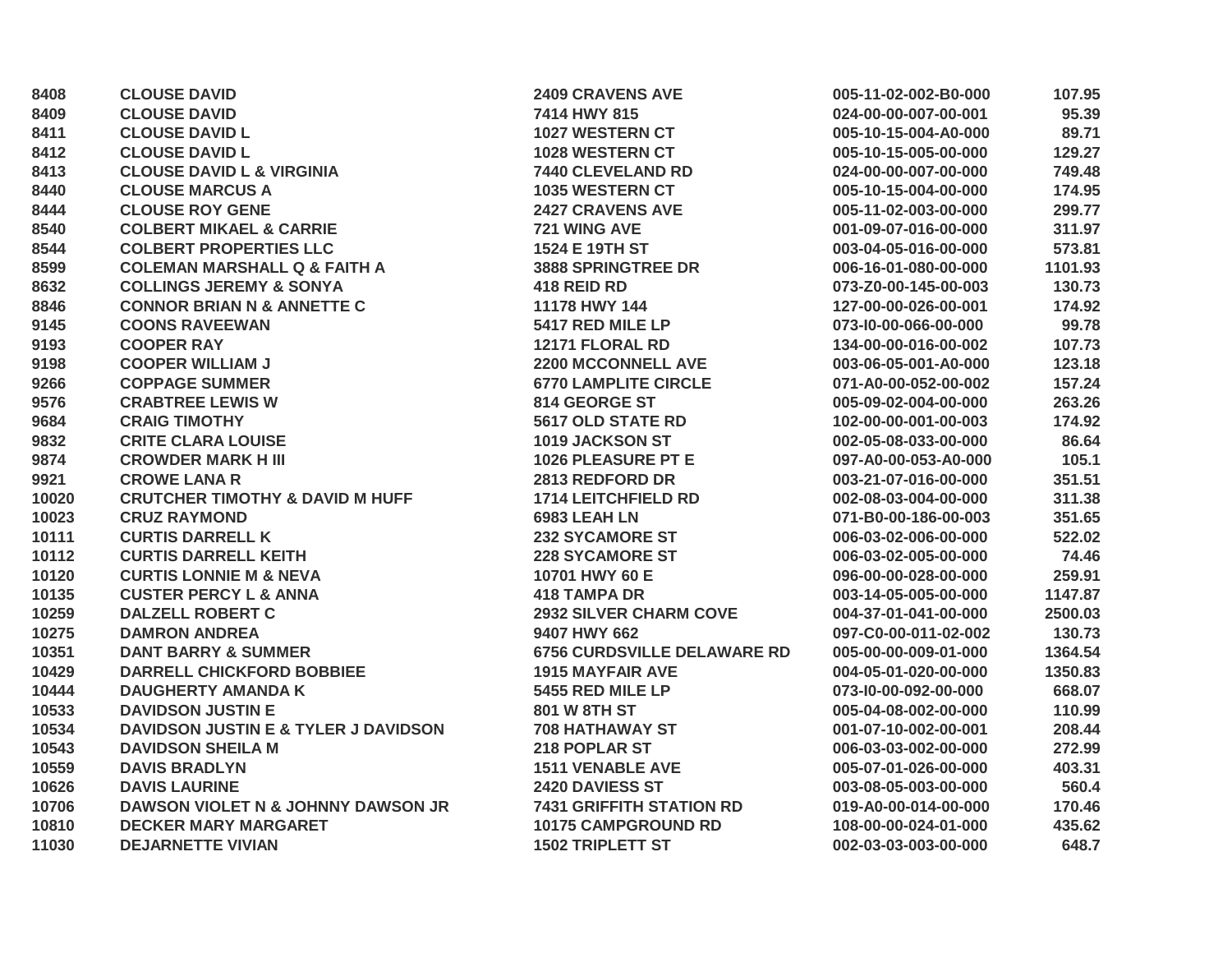| 11106 | <b>DENNISON CHRISTOPHER</b>                  | 10911 HWY 56                | 007-00-00-053-01-000 | 1097.89 |
|-------|----------------------------------------------|-----------------------------|----------------------|---------|
| 11142 | <b>DENTON JERRY LEE JR &amp; TONI JEANNE</b> | 2812 LEWIS LN               | 004-12-19-004-00-000 | 549.44  |
| 11228 | <b>DI TECH REPO</b>                          | 6941 LESLIE LN              | 071-B0-00-047-00-004 | 263.29  |
| 11235 | <b>DIAZ ANGELICA</b>                         | 418 REID RD                 | 073-Z0-00-025-00-002 | 219.06  |
| 11306 | <b>DILLON DEREK G &amp; DEBORAH D</b>        | <b>729 CUMBERLAND ST</b>    | 002-06-13-030-00-000 | 553.11  |
| 11333 | <b>DITECH FINANCIAL LLC</b>                  | 906 E 19TH ST               | 003-03-07-009-00-000 | 406.19  |
| 11399 | <b>DOCKEMEYER CHAD O &amp; ANGELA K</b>      | 222 HUBERT CT               | 062-A0-00-003-00-000 | 1635.14 |
| 11621 | <b>DRAKE TONI</b>                            | 418 REID RD                 | 073-Z0-00-052-00-004 | 169.58  |
| 11753 | <b>DUKE TERESA</b>                           | 418 REID RD                 | 073-Z0-00-041-00-006 | 245.61  |
| 11755 | <b>DUKE TIFFANY LEE</b>                      | <b>1313 HAYNES AVE</b>      | 002-09-05-009-00-000 | 68.38   |
| 11897 | <b>DURBIN EW</b>                             | 9330 HWY 81                 | 034-00-00-015-12-000 | 537.21  |
| 11919 | <b>DURBIN SHERRY M</b>                       | <b>113 RIVER RD</b>         | 006-08-05-011-00-000 | 190.18  |
| 11997 | <b>EAGAN MICHAEL J JR</b>                    | <b>4040 PARK DR</b>         | 041-Z0-00-001-00-002 | 113.03  |
| 12391 | EDGEWORTH DOROTHY H REVOCABLE TRUST          | <b>2814 WINDSOR AVE</b>     | 004-18-04-002-00-000 | 920.93  |
| 12528 | <b>ELLIOTT JENNIFER</b>                      | 1913 E 10TH ST              | 001-09-14-007-00-000 | 939.32  |
| 12600 | <b>ELMER STACY MCINTIRE</b>                  | 1915 E 17TH ST              | 002-08-05-002-00-000 | 292.48  |
| 12698 | <b>EMBRY ULYSSES G &amp; LOIS JUNE</b>       | <b>2400 PARRISH AVE W</b>   | 047-F0-00-081-A0-000 | 2181.01 |
| 12699 | <b>EMBRY ULYSSES G &amp; LOIS JUNE</b>       | <b>2402 PARRISH AVE W</b>   | 047-F0-00-081-00-000 | 1907.02 |
| 12756 | <b>ENGLE NELSON</b>                          | 1105 OGLESBY ST             | 002-05-07-014-C0-000 | 132.92  |
| 12757 | <b>ENGLE NELSON</b>                          | 1107 OGLESBY ST             | 002-05-07-014-B0-000 | 132.92  |
| 12758 | <b>ENGLE NELSON E</b>                        | 815 STONE ST                | 001-08-06-013-00-000 | 296.13  |
| 12759 | <b>ENGLE NELSON E</b>                        | 2417 W 9TH ST               | 005-10-01-003-00-000 | 273.57  |
| 12760 | <b>ENGLE NELSON E</b>                        | 706 OMEGA ST                | 005-11-13-001-00-000 | 204.78  |
| 12761 | <b>ENGLE NELSON E</b>                        | <b>2500 W 7TH ST</b>        | 005-11-13-001-A0-000 | 199.33  |
| 12762 | <b>ENGLE NELSON E</b>                        | 2301 W 8TH ST               | 005-11-15-002-00-000 | 115.88  |
| 12779 | <b>ENGLISH JACY C &amp; NATHAN</b>           | <b>340 MCFARLAND RD</b>     | 058-00-00-089-03-000 | 789.11  |
| 12812 | <b>EPLEY JORDAN</b>                          | 418 REID RD                 | 073-Z0-00-086-00-006 | 98.9    |
| 12877 | <b>ESPINOBARRIOS SEBASTIAN</b>               | 6759 LESLIE LN              | 071-A0-00-100-00-002 | 210.24  |
| 12887 | <b>ESTES CHRISTA</b>                         | <b>1506 LEITCHFIELD RD</b>  | 002-08-04-002-00-000 | 109.18  |
| 12901 | <b>ESTES JAMES R REVOCABLE TRUST THE</b>     | 731 RAND RD                 | 038-E0-00-044-00-000 | 1716.14 |
| 12946 | <b>ETHRIDGE BRENDA</b>                       | 6858 LESLIE LN              | 071-A0-00-147-00-002 | 245.61  |
| 12948 | ETIENNE DARLINA M & CHRISTAL IGLEHEART       | <b>429 W 9TH ST</b>         | 005-01-06-012-00-000 | 506.82  |
| 13178 | <b>EYLICIO CHUEY &amp; KAREN</b>             | 418 REID RD                 | 073-Z0-00-109-00-003 | 440.03  |
| 13179 | <b>EYLICIO JESSICA</b>                       | 418 REID RD                 | 073-Z0-00-079-00-005 | 130.73  |
| 13258 | <b>FALIN JOHN KEVIN</b>                      | 418 REID RD                 | 073-Z0-00-035-00-002 | 141.3   |
| 13405 | <b>FELDPAUCH BRYAN</b>                       | 6972 LEAH LN                | 071-B0-00-197-00-002 | 86.54   |
| 13410 | <b>FELDPAUSCH CHARLES A</b>                  | 1017 E 19TH ST              | 003-03-04-003-00-000 | 378.94  |
| 13935 | <b>FORBES CHRISTOPHER</b>                    | 418 REID RD                 | 073-Z0-00-083-00-004 | 104.22  |
| 13945 | <b>FORD BOBBY J</b>                          | 801 E 5TH ST                | 001-06-13-009-A0-000 | 323.55  |
| 14044 | <b>FORSYTHE FREDAR</b>                       | <b>7089 LAMPLITE CIRCLE</b> | 071-B0-00-143-00-002 | 101.37  |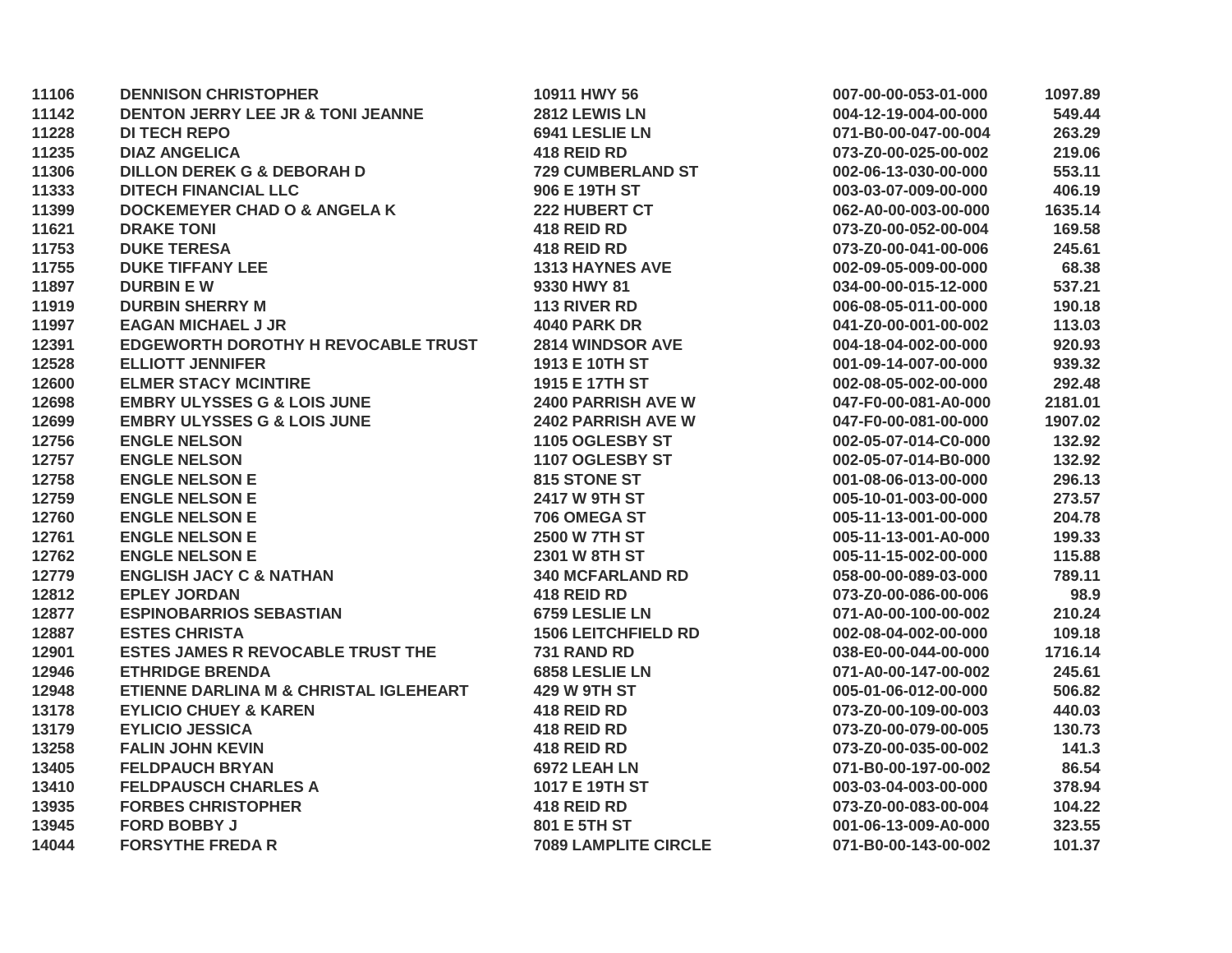| 14182 | <b>FRANCIS MITCHELL E &amp; STEPHANIE L</b>   | 2123 SURREY DR W                      | 004-20-14-011-00-000 | 658.3   |
|-------|-----------------------------------------------|---------------------------------------|----------------------|---------|
| 14244 | <b>FRASHURE VERNON L</b>                      | 4046 HWY 554                          | 033-00-00-035-00-002 | 91.83   |
| 14899 | <b>GARCIA VERELO</b>                          | <b>4040 PARK DR</b>                   | 041-Z0-00-003-00-006 | 107.73  |
| 14914 | <b>GARDNER ERNEST A &amp; ANNA MARY</b>       | 8316 JOE HAYNES RD                    | 129-00-00-032-00-000 | 1359.1  |
| 14947 | <b>GARRETT KEVIN &amp; KARRON</b>             | <b>2049 YELVINGTON KNOTTSVILLE RD</b> | 108-00-00-071-00-000 | 448.9   |
| 15194 | <b>GIBSON WILLIAM K &amp; KENDALL L MOORE</b> | 418 REID RD                           | 073-Z0-00-081-00-002 | 157.24  |
| 15351 | <b>GIPE ROBERT F</b>                          | <b>1855 ASPENWOOD CT</b>              | 004-13-01-026-C0-000 | 68.38   |
| 15373 | <b>GIRTEN TERRIL</b>                          | <b>2417 W 2ND ST</b>                  | 006-10-06-028-00-000 | 243.81  |
| 15432 | <b>GLASSCOCK RICHARD</b>                      | 10909 RED HILL MAXWELL RD             | 079-00-00-042-00-000 | 435.62  |
| 15433 | <b>GLASSCOCK RICHARD</b>                      | <b>10863 RED HILL MAXWELL RD</b>      | 079-00-00-043-00-000 | 696.32  |
| 15565 | <b>GOATEE ROBERT A &amp; DIANA H</b>          | <b>1681 GLENDALE AVE</b>              | 002-10-05-004-00-000 | 72.64   |
| 15753 | <b>GOMEZ EVANDE</b>                           | <b>4040 PARK DR</b>                   | 041-Z0-00-004-00-004 | 139.57  |
| 15841 | <b>GOODMAN LOLA B</b>                         | <b>1505 ALEXANDER AVE</b>             | 002-08-06-001-00-000 | 98.83   |
| 15842 | <b>GOODMAN LOLA B</b>                         | <b>1507 ALEXANDER AVE</b>             | 002-08-06-016-00-000 | 74.46   |
| 15851 | <b>GOODNIGHT BONNIE</b>                       | 418 REID RD                           | 073-Z0-00-057-00-004 | 98.9    |
| 16139 | <b>GRAY KANDACE</b>                           | 418 REID RD                           | 073-Z0-00-071-00-003 | 263.29  |
| 16166 | <b>GRAY STEPHANIE</b>                         | <b>5657 OLD STATE RD</b>              | 102-00-00-001-00-002 | 190.81  |
| 16343 | <b>GREEN WILLIE JR &amp; PATSY</b>            | <b>603 POPLAR ST</b>                  | 005-04-05-028-00-000 | 86.64   |
| 16488 | <b>GREGORY WANDA</b>                          | 735 CEDAR ST                          | 005-01-07-019-00-000 | 86.64   |
| 16536 | <b>GRIFFITH JUSTIN W</b>                      | <b>224 CRABTREE AVE</b>               | 006-07-03-004-00-000 | 252.89  |
| 16627 | <b>GUADARRAMA LISA</b>                        | <b>2214 MCCONNELL AVE</b>             | 003-06-05-001-00-000 | 251.07  |
| 16643 | <b>GULLET WILLIAM</b>                         | 6979 KRIS AVE                         | 071-B0-00-093-00-005 | 227.94  |
| 16678 | <b>GUTIERREZ HUMBERTO</b>                     | 6922 LESLIE LN                        | 071-B0-00-071-00-002 | 121.89  |
| 16743 | <b>HAAS ELLEN</b>                             | <b>2225 W 9TH ST</b>                  | 005-10-03-008-00-000 | 86.64   |
| 16875 | <b>HAGAN MARIE N</b>                          | <b>6342 BOSTON SPUR</b>               | 114-00-00-070-06-000 | 581.43  |
| 16994 | <b>HAIMES BARRY C &amp;</b>                   | <b>10926 GORE RD</b>                  | 059-00-00-133-00-000 | 705.45  |
| 17144 | <b>HALL JASON &amp; RACHELLE WEDDING</b>      | 418 REID RD                           | 073-Z0-00-135-00-005 | 139.57  |
| 17222 | <b>HALL TAMIKA</b>                            | <b>6730 LAMPLITE CIRCLE</b>           | 071-A0-00-042-00-005 | 121.89  |
| 17277 | <b>HAMILTON ANGELA</b>                        | 6556 HWY 231                          | 077-Z0-00-034-00-003 | 104.22  |
| 17292 | <b>HAMILTON BRADFORD L &amp; BEVERLY A</b>    | 804 LOCUST ST                         | 005-01-07-007-00-000 | 484.31  |
| 17328 | <b>HAMILTON DARRELL &amp; ARTIE</b>           | 914 CONWAY AVE                        | 005-09-06-005-00-000 | 74.46   |
| 17329 | <b>HAMILTON DARRELL &amp; ARTIE</b>           | 916 CONWAY AVE                        | 005-09-06-006-00-000 | 74.46   |
| 17330 | <b>HAMILTON DARRELL &amp; ARTIE</b>           | 920 CONWAY AVE                        | 005-09-06-006-A0-000 | 74.46   |
| 17421 | <b>HAMILTON LAURA &amp;</b>                   | 923 LOCUST ST                         | 005-02-03-017-00-000 | 262.65  |
| 17426 | <b>HAMILTON LESLIE F</b>                      | <b>1424 ALEXANDER AVE</b>             | 002-09-03-006-00-000 | 244.97  |
| 17442 | <b>HAMILTON MATTHEW O &amp; JENNY L</b>       | 9661 HWY 81                           | 043-00-00-023-00-000 | 3091.18 |
| 17534 | <b>HANCOCK AARON</b>                          | <b>6944 LAMPLITE CIRCLE</b>           | 071-B0-00-033-00-001 | 263.29  |
| 17721 | <b>HARDIN TIMOTHY W &amp; EVON M</b>          | 313 LITTELL ST                        | 006-06-07-010-00-000 | 154.22  |
| 17726 | <b>HARDISON BARRY K &amp; LORI ASHBY</b>      | 2409 W 5TH ST                         | 006-11-04-009-00-000 | 159.73  |
| 17727 | <b>HARDISON ELIZABETH E</b>                   | <b>1708 W 4TH ST</b>                  | 006-06-08-016-00-000 | 291.25  |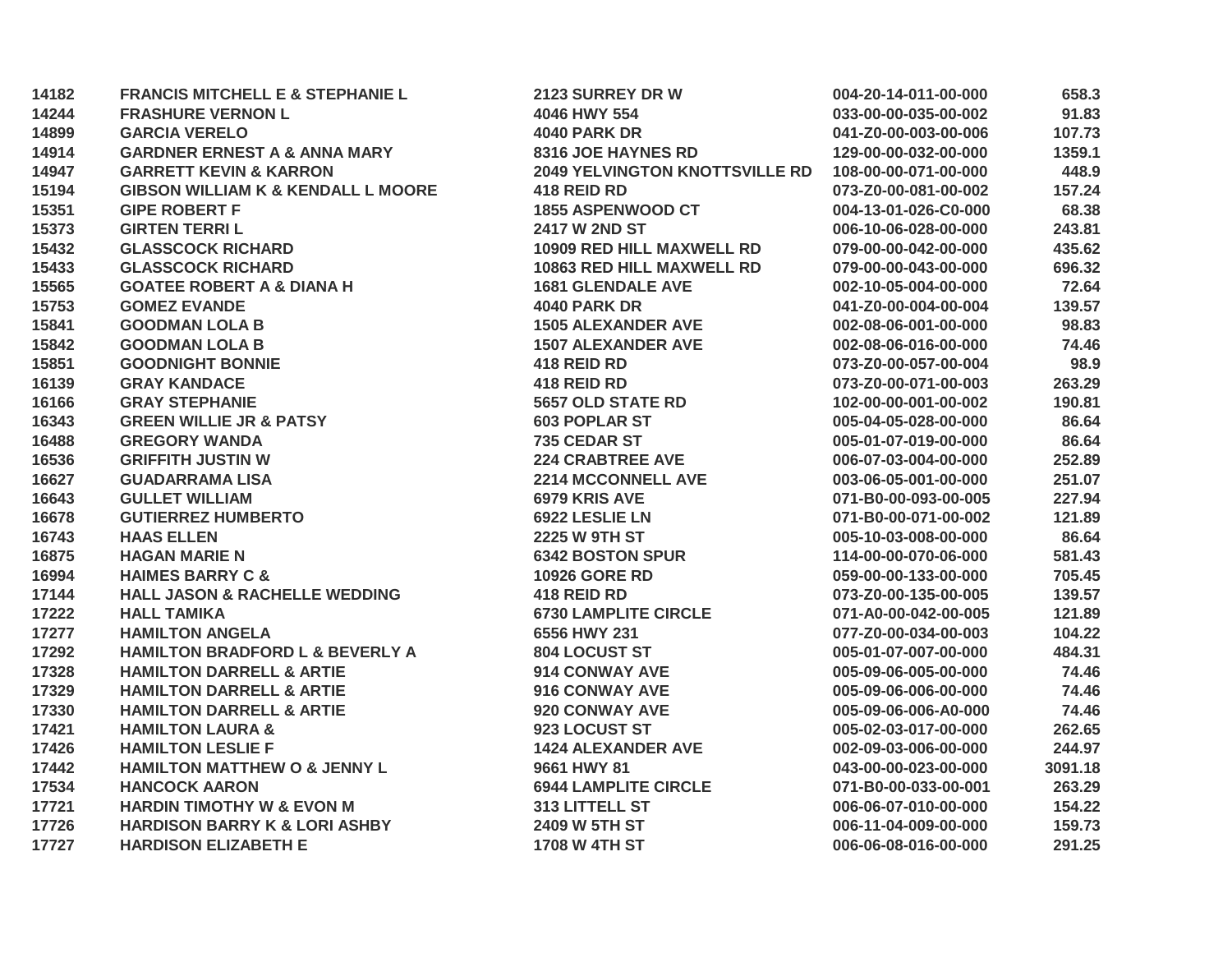| 17740 | <b>HARDY ERNEST</b>                           | <b>6836 LAMPLITE CIRCLE</b>   | 071-A0-00-064-00-004 | 121.89  |
|-------|-----------------------------------------------|-------------------------------|----------------------|---------|
| 17789 | <b>HARL ESTELL A</b>                          | 11201 HWY 56                  | 007-00-00-016-00-000 | 2516.93 |
| 17862 | <b>HARPER ROBERT T</b>                        | 528 J R MILLER BLVD           | 001-03-04-006-00-000 | 226.7   |
| 17986 | <b>HARRIS SAMUEL E</b>                        | <b>630 WING AVE</b>           | 001-08-04-014-00-000 | 380.77  |
| 17997 | <b>HARRISON BILLY D &amp;</b>                 | 1709 E 20TH ST                | 003-04-07-009-00-000 | 241.32  |
| 18056 | <b>HART RYAN</b>                              | <b>1301 MORELAND AVE</b>      | 005-03-16-010-00-000 | 483.68  |
| 18248 | <b>HAWKINS JENNIFER &amp; STEVEN HARRISON</b> | 418 REID RD                   | 073-Z0-00-090-00-002 | 881.91  |
| 18280 | <b>HAWN JAMES D</b>                           | 3020 DAVIESS ST               | 003-09-06-030-00-000 | 92.74   |
| 18281 | <b>HAWS GLEN LEE JR</b>                       | <b>1661 GLENDALE AVE</b>      | 002-10-05-009-00-000 | 220.62  |
| 18484 | <b>HAYDEN LOUISE</b>                          | <b>205 W 9TH ST</b>           | 001-03-07-016-00-000 | 519.01  |
| 18784 | <b>HEAD BRIAN F</b>                           | 4170 HWY 554                  | 033-00-00-032-00-000 | 793.52  |
| 18830 | <b>HEAD PATSY G</b>                           | <b>3507 BAYBROOK ST</b>       | 006-13-10-005-00-000 | 281.85  |
| 18833 | <b>HEAD RHONDA</b>                            | <b>6875 LAMPLITE CIRCLE</b>   | 071-A0-00-036-00-002 | 174.92  |
| 18909 | <b>HEDGES RICHARD &amp; DENNAE</b>            | 2207 W 1ST ST                 | 006-10-03-002-00-000 | 357.01  |
| 18933 | <b>HEGRA SAMANTHA</b>                         | 6939 KRIS AVE                 | 071-B0-00-083-00-008 | 166.12  |
| 19019 | <b>HENDERSON ELIZABETH RITA</b>               | <b>608 POINDEXTER ST</b>      | 005-11-07-004-00-000 | 248.04  |
| 19224 | <b>HERLEIN TIMOTHY</b>                        | <b>4040 PARK DR</b>           | 041-Z0-00-006-00-004 | 298.62  |
| 19339 | <b>HICKS FRANK &amp; DONNA</b>                | <b>1919 HUGHES AVE</b>        | 001-09-13-006-00-000 | 317.43  |
| 19359 | <b>HICKS PAUL J &amp; ELOISE</b>              | <b>1902 WINK CT</b>           | 004-12-08-040-00-000 | 471.5   |
| 19372 | <b>HIDENRITE ED &amp; STEPHANIE</b>           | 2944 ALLEN ST                 | 003-09-07-011-00-000 | 555.54  |
| 19599 | HILL KENNETH WAYNE & JULIE ANN                | <b>2024 W 5TH ST</b>          | 005-11-05-009-00-000 | 263.26  |
| 19908 | <b>HODSKINS JOSHUA SAMUEL</b>                 | <b>724 FAIRFAX DR</b>         | 003-12-20-010-00-000 | 1483.71 |
| 19969 | <b>HOGLE WILLIAM C JR &amp; SHEILA G</b>      | <b>465 HARMONS FERRY RD W</b> | 059-00-00-060-00-000 | 86.54   |
| 19984 | <b>HOLCOMB JEFF</b>                           | 418 REID RD                   | 073-Z0-00-032-00-002 | 98.9    |
| 20096 | HOMETOWN COLONY ESTATES LLC                   | 5486 RED MILE LP              | 073-10-00-086-00-000 | 99.78   |
| 20655 | <b>HOWARD MELISSA</b>                         | 2871 BURNS RD                 | 042-00-00-058-01-000 | 1472.37 |
| 20685 | <b>HOWARD PAUL C JR</b>                       | <b>801 GARDENSIDE DR</b>      | 005-13-13-002-00-000 | 99.43   |
| 20699 | <b>HOWARD RICKY</b>                           | 10921 HWY 144                 | 127-00-00-023-00-001 | 201.44  |
| 20828 | <b>HOWERTON JOHN III</b>                      | <b>2653 WISTERIA GARDENS</b>  | 003-38-05-171-00-000 | 1565    |
| 20936 | <b>HUFF MARY S &amp; ALLEN</b>                | 3843 KIPLING DR               | 003-17-11-015-00-000 | 1197.38 |
| 20946 | HUFF SAMUEL L & VANESSA S                     | 9563 MCCAMISH RD              | 128-00-00-069-00-000 | 636.18  |
| 21024 | <b>HUMPHREY ELBERT &amp; NANCY</b>            | 1625 HALL ST                  | 002-07-06-017-00-000 | 129.86  |
| 21025 | <b>HUMPHREY ELBERT W &amp; NANCY</b>          | 1629 HALL ST                  | 002-07-06-016-00-000 | 62.28   |
| 21130 | <b>HURM CHRISTOPHER D</b>                     | 1533 E 20TH ST                | 003-04-05-005-00-000 | 277.27  |
| 21175 | <b>HUSK GILBERT &amp; DOROTHY</b>             | 1936 E 6TH ST                 | 062-B0-00-121-00-000 | 906.64  |
| 21200 | <b>HUSKISSON RAYMOND L</b>                    | <b>7335 LAMPLITE CIRCLE</b>   | 071-B0-00-163-00-003 | 333.98  |
| 21535 | <b>IRWIN PETER M &amp; PATRICIA A</b>         | 2624 CIRCLE DR                | 076-A0-00-059-00-000 | 1058.64 |
| 21546 | <b>ISBELL RICKY</b>                           | <b>5405 BELMONT CT</b>        | 073-H0-00-119-00-000 | 199.66  |
| 21633 | <b>J &amp; S REALTY</b>                       | 1601 E 21ST ST                | 003-04-09-007-00-000 | 342.41  |
| 21634 | <b>J &amp; S REALTY LLC</b>                   | <b>2603 VICTORY CT W</b>      | 003-13-10-016-00-000 | 403.31  |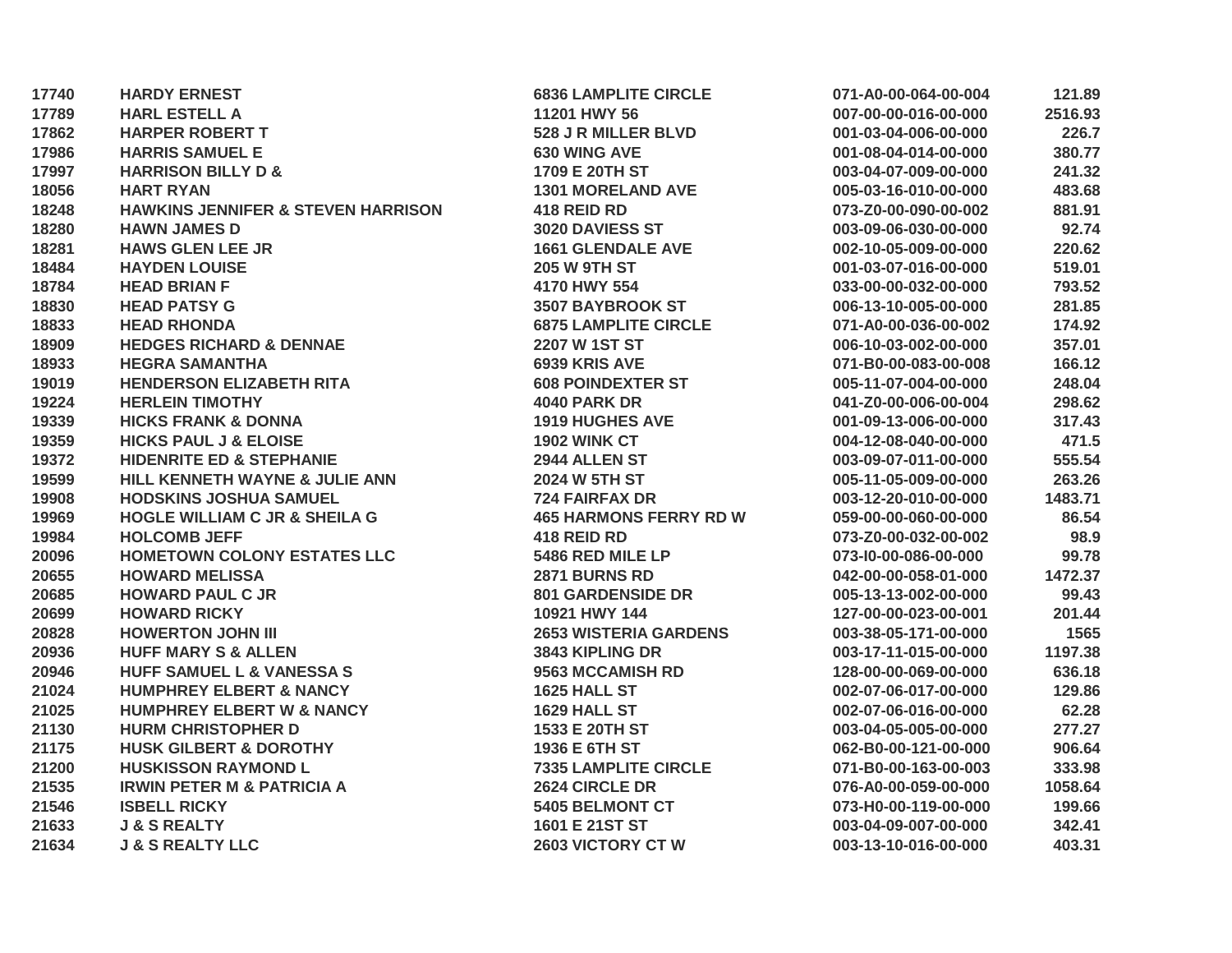| 21635 | <b>J &amp; S REALTY LLC</b>            | <b>1702 ALEXANDER AVE</b>        | 002-08-09-001-00-000 | 494.64   |
|-------|----------------------------------------|----------------------------------|----------------------|----------|
| 21646 | <b>J &amp; S RENTALS LLC</b>           | 616 TIME DR                      | 003-12-27-015-00-000 | 2158.86  |
| 21996 | <b>JACKSON JAMAR</b>                   | 6834 LESLIE LN                   | 071-A0-00-141-00-004 | 187.31   |
| 22018 | <b>JACKSON KENNETH S &amp; JILL S</b>  | 2200 VEACH RD                    | 003-02-07-001-00-000 | 909.31   |
| 22019 | <b>JACKSON KENNETH S &amp; JILL S</b>  | 2302 STRATFORD DR S              | 004-14-02-039-00-000 | 2190.68  |
| 22025 | <b>JACKSON LAURA J</b>                 | <b>5840 MILLERS MILL RD</b>      | 076-00-00-113-00-002 | 369.33   |
| 22049 | <b>JACKSON STEVEN A &amp; FREIDA K</b> | 2710 E 10TH ST                   | 061-D0-00-071-00-000 | 1763.86  |
| 22306 | <b>JAMES RENETTA</b>                   | 1016 JACKSON ST                  | 002-05-04-015-00-000 | 232.81   |
| 22372 | <b>JARBOE SHELBY J</b>                 | 8880 SACRA DR                    | 084-A0-00-091-00-000 | 942      |
| 22378 | <b>JARNAGIN BILL</b>                   | <b>2625 LANCASTER AVE</b>        | 005-10-15-004-B0-000 | 89.71    |
| 22583 | <b>JIMENEZ MEJIA JOSE V</b>            | <b>6859 POND RIVER RD</b>        | 006-00-00-023-01-000 | 1147.01  |
| 22701 | <b>JOHNSON DOLORES JANE</b>            | <b>3518 FENMORE ST</b>           | 006-13-14-029-00-000 | 660.07   |
| 22778 | <b>JOHNSON JAMIE</b>                   | 5464 RUIDOSO LP                  | 073-10-00-044-00-000 | 627.13   |
| 22990 | <b>JOHNSON URIAH</b>                   | <b>6828 THOMA DR</b>             | 071-Z0-00-028-00-003 | 166.12   |
| 23027 | <b>JOHNSTON NEIL</b>                   | 1220 NASSAU AVE                  | 005-03-13-004-00-000 | 332.05   |
| 20193 | <b>JONES SANDRA</b>                    | 1209 HWY 279 N                   | <b>ADDITIONAL</b>    | 86.54    |
| 23366 | <b>JUAN IRMA</b>                       | 6962 LESLIE LN                   | 071-B0-00-061-00-004 | 99.77    |
| 23367 | <b>JUAREZ LARA SAMANTHA</b>            | <b>6917 LAMPLITE CIRCLE</b>      | 071-B0-00-005-00-003 | 192.59   |
| 23477 | <b>KAELIN MARTHA R</b>                 | <b>117 W 20TH ST</b>             | 003-01-05-005-00-000 | 701.68   |
| 23865 | <b>KELLY WILLIAM</b>                   | <b>4960 POPLAR LOG BRIDGE RD</b> | 104-00-00-031-00-001 | 185.51   |
| 24032 | <b>KESSLER JOY &amp; DYLAN ONSTOTT</b> | <b>2708 MORNINGSIDE DR</b>       | 003-06-12-023-00-000 | 495.69   |
| 24108 | <b>KIMBLEY TIMOTHY</b>                 | 6708 LESLIE LN                   | 071-A0-00-115-00-004 | 189.04   |
| 24109 | <b>KIMBLEY TONY</b>                    | 6961 JAMIE LN                    | 071-B0-00-134-00-005 | 121.89   |
| 24366 | <b>KITTERMAN SANDRA</b>                | <b>6769 LAMPLITE CIRCLE</b>      | 071-A0-00-014-00-007 | 95.39    |
| 24494 | <b>KNOTT JAMES L &amp; BRENDA M</b>    | <b>7631 STEVENS SCHOOL RD</b>    | 123-00-00-049-07-000 | 1564.13  |
| 24566 | <b>KNUTSON ELIZABETH</b>               | 6556 HWY 231                     | 077-Z0-00-030-00-003 | 86.54    |
| 24576 | <b>KOGER CHARLES D &amp; DELILAH G</b> | 814 W 7TH ST                     | 005-04-08-012-00-000 | 74.46    |
| 24877 | <b>KULKA KRISTINE S &amp; BENJAMIN</b> | <b>3916 LOCUST HILL DR</b>       | 074-C0-00-025-00-000 | 2879.1   |
| 24923 | <b>L &amp; R LOGISTICS LLC</b>         | 7630 ICELAND RD                  | 085-00-00-043-05-000 | 135.12   |
| 24948 | L C M RENTAL PROPERTIES LLC            | 3802 LEGACY RUN                  | 004-26-01-017-00-000 | 12834.23 |
| 25622 | <b>LAYMAN BRIAN J &amp; JACKIE L</b>   | 9900 HWY 815                     | 025-00-00-015-00-001 | 970.28   |
| 25704 | <b>LEAK GEORGE ALLEN JR</b>            | 110 DUBLIN LN                    | 006-08-02-007-00-000 | 227.93   |
| 25897 | <b>LEMASTER KATHRYN &amp;</b>          | 2669 VICTORY CT E                | 003-13-09-018-00-000 | 325.98   |
| 25996 | <b>LEWIS KAREN</b>                     | <b>6835 LAMPLITE CIRCLE</b>      | 071-A0-00-026-00-002 | 95.39    |
| 26133 | <b>LINDSAY CRYSTAL S</b>               | 702 JACKSON ST                   | 001-07-13-002-00-000 | 74.46    |
| 26151 | <b>LINDSEY HERMAN E</b>                | 904 ELSMERE ST                   | 002-05-06-002-00-000 | 129.27   |
| 26158 | <b>LINDSEY KARL</b>                    | <b>1907 ALEXANDER AVE</b>        | 003-05-07-016-00-000 | 92.74    |
| 26185 | <b>LING ANTHONY WAYNE</b>              | <b>2033 ARLINGTON PK DR</b>      | 073-H0-00-127-00-000 | 413.54   |
| 26190 | <b>LING JOSEPH M</b>                   | <b>2000 W 3RD ST</b>             | 006-07-03-022-00-000 | 280.91   |
| 26244 | LITTLE WILLIAM A & JOHN R              | 5244 PLEASANT VALLEY RD          | 100-00-00-082-00-000 | 3289.17  |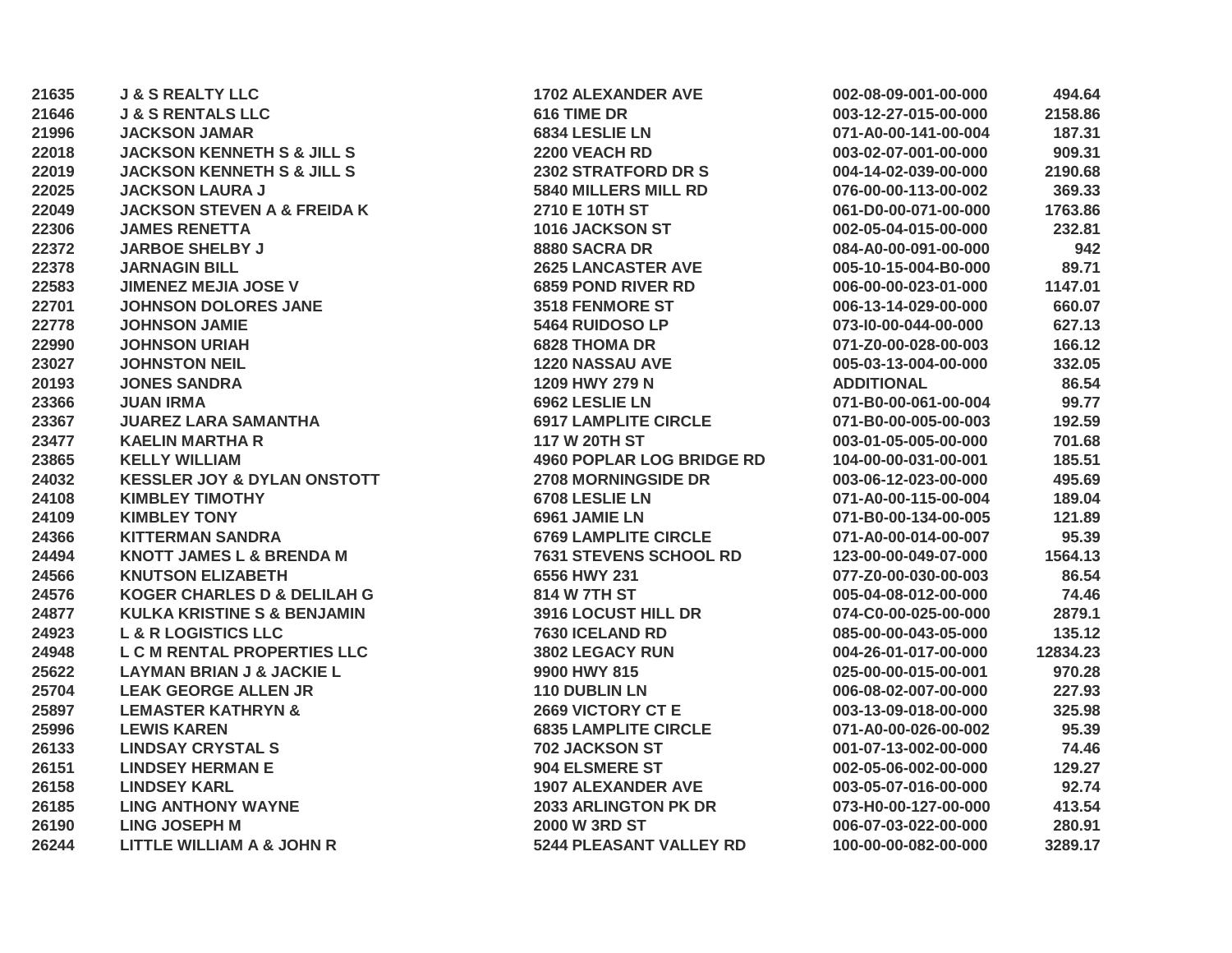| 26374 | <b>LONEY DAVID</b>                      | 6780 LESLIE LN             | 071-A0-00-132-00-003 | 166.12  |
|-------|-----------------------------------------|----------------------------|----------------------|---------|
| 26415 | <b>LORD TRACY</b>                       | 418 REID RD                | 073-Z0-00-116-00-002 | 275.63  |
| 26476 | <b>LOWE CHRISTINE THOMAS</b>            | <b>2020 YORK DR</b>        | 004-14-04-002-00-000 | 870.96  |
| 26508 | <b>LOYAL CHARLES W &amp; BETTIE LEE</b> | 9821 HWY 431               | 058-00-00-116-00-000 | 1875.34 |
| 26625 | <b>LYNCH RONALD E &amp; TAMMY M</b>     | 801 E 21ST ST              | 003-03-11-009-00-000 | 265.66  |
| 26666 | <b>LYONS TROY</b>                       | 6977 LESLIE LN             | 071-B0-00-056-00-001 | 210.24  |
| 26973 | <b>MALLORY TONY</b>                     | <b>1426 JACKSON ST</b>     | 002-07-02-010-00-000 | 68.38   |
| 27319 | <b>MARTIN JOHN W II &amp;</b>           | 1718 BLUFF AVE             | 002-07-08-014-00-000 | 282.11  |
| 27439 | <b>MASKE DAVID &amp; TONYA</b>          | <b>707 JED PL</b>          | 006-12-04-030-00-000 | 303.44  |
| 27465 | <b>MASON RONALD M &amp; NAKITA L</b>    | 1120 WERNER AVE            | 005-09-07-007-00-000 | 364.92  |
| 27654 | <b>MATTINGLY BERNARD</b>                | <b>41 CHURCH ST</b>        | 019-A0-00-078-00-000 | 950.85  |
| 27804 | <b>MATTINGLY NEIL</b>                   | 7732 HWY 500               | 007-00-00-002-00-002 | 351.65  |
| 27951 | <b>MAYA ALBERTO</b>                     | 6931 KRIS AVE              | 071-B0-00-081-00-005 | 100.68  |
| 28205 | <b>MCCARTY DULCIE</b>                   | 730 WALNUT ST              | 005-04-07-007-00-000 | 117.09  |
| 28236 | <b>MCCARTY LARRY &amp; LARRY JR</b>     | 1711 GOBLER FORD RD        | 107-00-00-034-01-000 | 435.62  |
| 28274 | <b>MCCLAIN CATHERINE</b>                | 6924 LEAH LN               | 071-B0-00-209-00-003 | 227.94  |
| 28275 | <b>MCCLAIN CATHERINE</b>                | 6700 LESLIE LN             | 071-A0-00-113-00-004 | 159.01  |
| 28291 | <b>MCCLURE CYNTHIA</b>                  | <b>1035 W 8TH ST</b>       | 005-04-10-012-A0-000 | 378.32  |
| 28341 | <b>MCCORMICK MICHAEL</b>                | 6556 HWY 231               | 077-Z0-00-025-00-002 | 183.72  |
| 28444 | <b>MCDANIEL LARRY B &amp; BRENDA</b>    | <b>8679 JACK HINTON RD</b> | 120-00-00-041-00-000 | 441.81  |
| 28563 | <b>MCFADDEN ERIC L</b>                  | <b>171 BOOTH FIELD RD</b>  | 037-A0-00-036-00-000 | 3996.13 |
| 28607 | <b>MCFELEA KENNETH &amp; DANA</b>       | 3042 ALLEN ST              | 003-09-07-023-00-000 | 524.48  |
| 28781 | <b>MCKNIGHT ROBERT R</b>                | 218 LEGION BLVD W          | 003-10-04-039-00-000 | 555.54  |
| 28946 | <b>MEADOWS DAVID E</b>                  | <b>114 SYCAMORE ST</b>     | 006-04-10-006-00-000 | 110.99  |
| 28952 | <b>MEANS LISA D</b>                     | 2605 VICTORY CT E          | 003-13-09-002-00-000 | 281.51  |
| 29018 | <b>MEISSNER WILLIAM</b>                 | <b>1706 ALEXANDER AVE</b>  | 002-08-09-002-00-000 | 226.7   |
| 29090 | <b>MERCER CASEY W</b>                   | 6303 HWY 762               | 090-00-00-109-00-000 | 126.31  |
| 29122 | <b>MEREDITH DEBBIE</b>                  | 231 CHESTNUT GROVE RD N    | 106-00-00-036-00-000 | 5212.13 |
| 29354 | <b>MILES JAMIE</b>                      | 418 REID RD                | 073-Z0-00-117-00-002 | 155.47  |
| 29378 | <b>MILES VICKI L</b>                    | 3212 PLEASANT VALLEY RD    | 074-00-00-081-00-000 | 2599.84 |
| 29422 | <b>MILLAY GREGORY ALLEN</b>             | 1590 FOGLE RD              | 012-00-00-016-00-000 | 501.87  |
| 29434 | <b>MILLAY JONATHAN T</b>                | <b>524 MAPLE HEIGHTS</b>   | 062-A0-00-077-00-000 | 846.52  |
| 29483 | <b>MILLAY RONALD SCOTT</b>              | <b>4813 GRANDVIEW DR</b>   | 073-B0-00-096-00-000 | 1901.68 |
| 29550 | <b>MILLER DUDLEY MAE &amp; BENITA J</b> | 901 GARDENSIDE DR          | 005-13-12-017-00-000 | 446.5   |
| 29555 | <b>MILLER EUGENE G &amp; KANDIES K</b>  | 923 MCGILL ST              | 005-09-03-023-00-000 | 68.38   |
| 29566 | <b>MILLER GARY E &amp; KANDIES K</b>    | 1629 W 9TH ST              | 005-09-03-021-C0-000 | 241.32  |
| 29567 | <b>MILLER GARY E &amp; KANDIES K</b>    | 925 MCGILL ST              | 005-09-03-022-00-000 | 68.38   |
| 29568 | <b>MILLER GARY E &amp; KANDIES K</b>    | 1627 W 9TH ST              | 005-09-03-021-B0-000 | 86.64   |
| 29569 | <b>MILLER GARY E &amp; KANDIES K</b>    | 919 MCGILL ST              | 005-09-03-025-00-000 | 68.38   |
| 29571 | <b>MILLER GEORGE K &amp; JUNE TRUST</b> | <b>2700 CRAVENS AVE</b>    | 005-13-13-001-00-000 | 565.28  |
|       |                                         |                            |                      |         |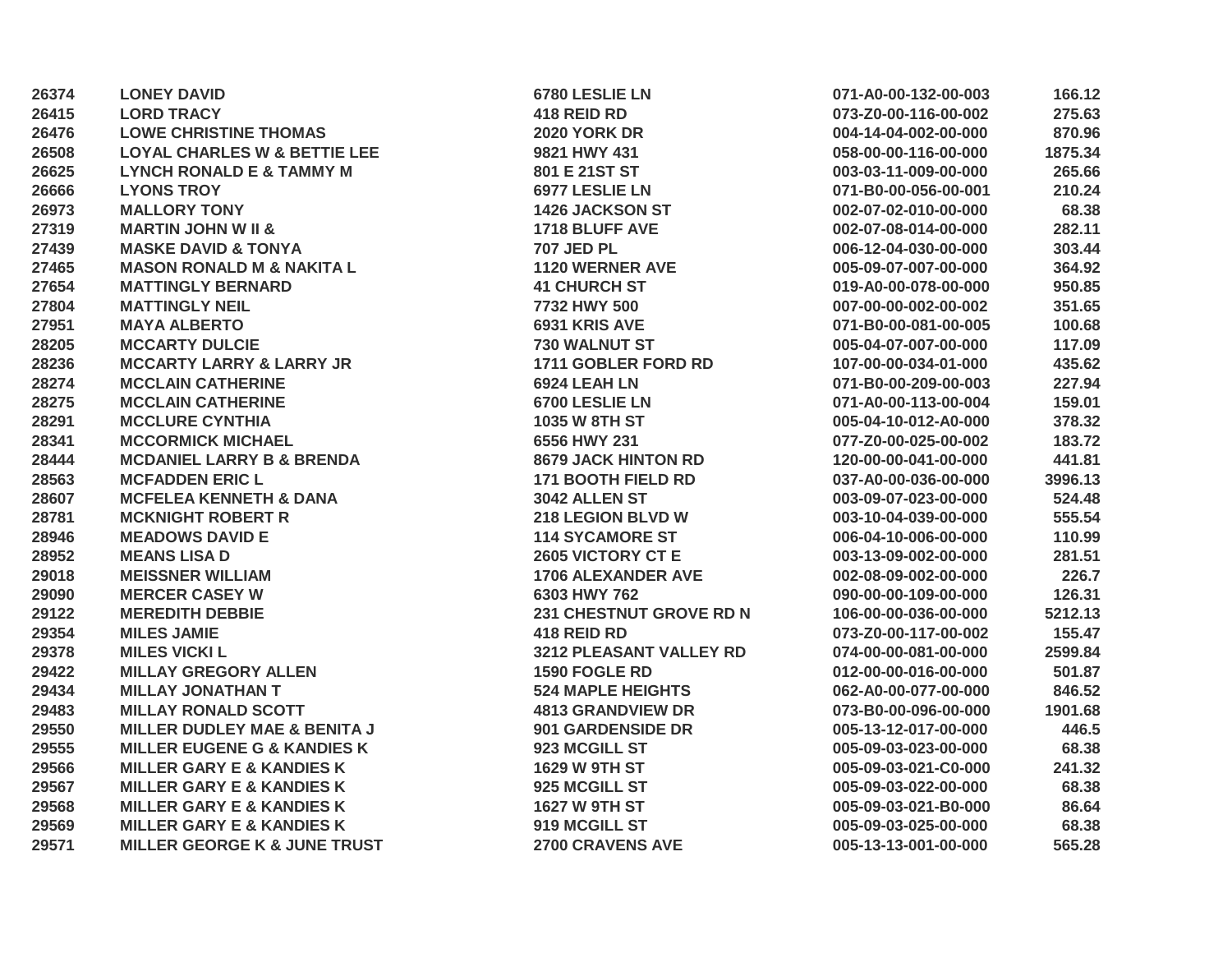| 29643 | <b>MILLER MARTHA J ET AL</b>             | <b>5668 PLEASANT PT RD</b>     | 101-00-00-114-00-000 | 735.16  |
|-------|------------------------------------------|--------------------------------|----------------------|---------|
| 29958 | <b>MITCHELL BRUCE &amp; GINA</b>         | 6556 HWY 231                   | 077-Z0-00-006-00-001 | 105.95  |
| 30177 | <b>MONTI MICHAEL ANTHONY &amp; BETTE</b> | 7082 HWY 815                   | 015-A0-00-042-B0-000 | 540.79  |
| 30188 | <b>MOODY JOYCE G</b>                     | <b>1911 ALEXANDER AVE</b>      | 003-05-07-015-00-000 | 318.05  |
| 30222 | <b>MOORE ELIZABETH</b>                   | <b>7339 LAMPLITE CIRCLE</b>    | 071-B0-00-123-00-005 | 227.94  |
| 30318 | <b>MOORMAN SALLYE F</b>                  | 2519 W 8TH ST                  | 005-10-11-005-00-000 | 347.89  |
| 30336 | <b>MOREDOCK EDGAR ET AL</b>              | 2431 W 9TH ST                  | 005-10-01-006-00-000 | 227.29  |
| 30345 | <b>MORGAN ANDREW &amp; MELISSA</b>       | 10081 HWY 405                  | 084-A0-00-064-00-000 | 616.77  |
| 30484 | <b>MORRIS KRISINDA</b>                   | 418 REID RD                    | 073-Z0-00-006-00-005 | 95.39   |
| 30550 | <b>MORRISON MARY SUSAN</b>               | 3609 IDLE HOUR CT              | 074-Q0-00-224-01-000 | 2553.61 |
| 30603 | <b>MOSELEY GORDON</b>                    | 418 REID RD                    | 073-Z0-00-022-00-001 | 100.68  |
| 30986 | <b>MURPHY SHARON M</b>                   | <b>6471 LITTLE HICKORY RD</b>  | 113-00-00-054-01-000 | 956.13  |
| 31052 | <b>MYERS JACK ENTERPRISES INC</b>        | <b>1217 SWEENEY ST</b>         | 002-04-11-022-00-000 | 328.4   |
| 31053 | <b>MYERS JACK ENTERPRISES INC</b>        | <b>521 PARRISH AVE E</b>       | 002-04-06-008-00-000 | 338.16  |
| 31058 | <b>MYERS KURT</b>                        | 7184 HWY 762                   | 103-00-00-006-00-003 | 759.94  |
| 31467 | <b>NEWTON CHARLES</b>                    | 2710 W 4TH ST                  | 006-12-02-032-00-000 | 333.3   |
| 31496 | <b>NEWTON WILLIAM &amp; MISTY</b>        | 418 REID RD                    | 073-Z0-00-060-00-003 | 245.61  |
| 31547 | <b>NICOLAS WILLIAM C &amp; ANGELA D</b>  | 7416 FRENCH ISLAND RD          | 019-A0-00-007-00-000 | 254.42  |
| 31585 | <b>NOBLE MICHAEL G &amp; CHRISTINA D</b> | <b>367 CHESTNUT GROVE RD N</b> | 096-00-00-062-00-000 | 1007.39 |
| 32245 | <b>OOST MATTHEW J</b>                    | 3018 YOSEMITE DR               | 006-14-06-042-00-000 | 1504.9  |
| 32246 | <b>OOST MICHAEL D</b>                    | 2749 W 9TH ST                  | 005-13-09-008-00-000 | 558.55  |
| 32281 | <b>ORTIZ MAURILIO</b>                    | 6756 LESLIE LN                 | 071-A0-00-126-00-003 | 130.73  |
| 32297 | <b>OSBORNE CHRISTOPHER</b>               | 418 REID RD                    | 073-Z0-00-043-00-001 | 250.95  |
| 32322 | <b>OSBORNE REGINALD O</b>                | 1017 W 8TH ST                  | 005-04-10-010-00-000 | 109.18  |
| 32471 | <b>OWENS JOANNA M</b>                    | 5516 MILLERS MILL RD           | 076-00-00-111-00-000 | 448.9   |
| 32809 | <b>PADGETT EVERETT E</b>                 | 7543 HWY 2830                  | 085-00-00-032-00-000 | 1148.77 |
| 32810 | <b>PADGETT JAMES E</b>                   | 7173 HWY 231                   | 077-00-00-070-00-000 | 1088.66 |
| 32856 | <b>PALMER RONALD &amp; STACEY</b>        | <b>1627 PAYNE AVE</b>          | 001-09-02-014-00-000 | 339.97  |
| 32872 | <b>PANNETT CHARLES W</b>                 | 6748 LESLIE LN                 | 071-A0-00-124-00-002 | 1129.33 |
| 33017 | <b>PAST &amp; PRESENT LLC</b>            | <b>TRIPLETT ST</b>             | 003-02-04-003-A0-000 | 646.88  |
| 33349 | <b>PAYNE ALLEN</b>                       | 306 E 5TH ST                   | 001-04-01-028-00-000 | 147.56  |
| 33402 | <b>PAYNE CHARLES B &amp; MARGARET M</b>  | 110 ORCHARD ST                 | 006-05-02-002-00-000 | 98.83   |
| 33516 | <b>PAYNE GLADYS</b>                      | 418 REID RD                    | 073-Z0-00-053-00-001 | 95.39   |
| 33517 | <b>PAYNE GLADYS</b>                      | 418 REID RD                    | 073-Z0-00-111-00-002 | 102.49  |
| 33663 | <b>PAYNE MARY E</b>                      | 2527 CHRISTIE PL               | 004-12-08-034-00-000 | 538.48  |
| 33712 | <b>PAYNE RANDY &amp; MELINDA</b>         | <b>10651 KELLY CEMETERY RD</b> | 096-00-00-081-02-001 | 123.66  |
| 33768 | <b>PAYNE STEVE R &amp; KAREN</b>         | 8122 HWY 231                   | 092-00-00-002-00-000 | 303.04  |
| 33993 | <b>PENDER PAMELLA</b>                    | 3142 HWY 142                   | 090-00-00-117-00-000 | 1145.24 |
| 33999 | <b>PENDLETON ROBERT F JR</b>             | <b>624 JACKSON ST</b>          | 001-07-06-005-00-000 | 274.2   |
| 34072 | PERRY JAMES SYLVESTER JR                 | 9249 KELLY CEMETERY RD         | 084-A0-00-037-00-000 | 686.06  |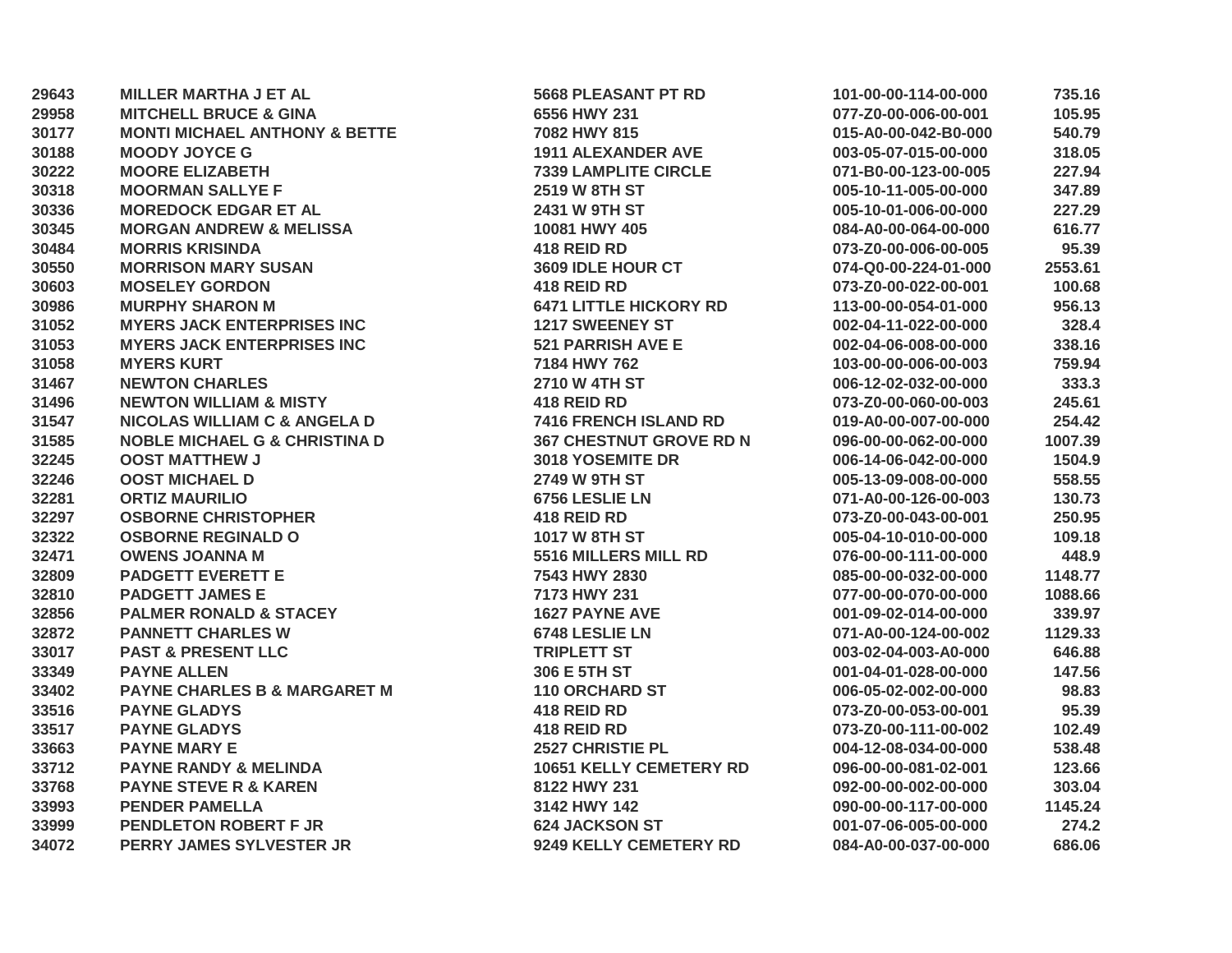| 34131 | <b>PETTREY TRACY</b>                       | <b>2229 MCCONNELL AVE</b>   | 003-06-04-003-00-000 | 375.88  |
|-------|--------------------------------------------|-----------------------------|----------------------|---------|
| 34253 | PHILLIPS JOSEPH V                          | <b>2620 LANCASTER AVE</b>   | 005-10-15-049-00-000 | 188.96  |
| 34416 | <b>PIPER DELORES J</b>                     | 3328 E 10TH ST              | 061-C0-00-049-00-000 | 719.29  |
| 34595 | <b>PORTER AMANDA GIBSON</b>                | <b>725 HATHAWAY ST</b>      | 001-07-11-009-00-000 | 86.64   |
| 34602 | <b>PORTER CARL BRANDON</b>                 | 1900 E 6TH ST               | 062-B0-00-114-00-000 | 199.66  |
| 34604 | <b>PORTER CHARLES E &amp; LINDA K</b>      | 5031 WINDY HOLLOW RD        | 033-00-00-010-00-000 | 250.01  |
| 34850 | <b>PRATER LARRY &amp; RONALD PRATER JR</b> | <b>64 HANNING LN</b>        | 006-05-09-027-00-000 | 190.18  |
| 34968 | <b>PREZA GERARDO</b>                       | 6764 LESLIE LN              | 071-A0-00-128-00-003 | 174.92  |
| 35050 | <b>PROCTOR DOROTHY</b>                     | 418 REID RD                 | 073-Z0-00-097-00-001 | 86.54   |
| 35234 | <b>PYTLIK RICHARD</b>                      | 910 MCGILL ST               | 005-09-04-003-00-000 | 154.85  |
| 35520 | <b>RAANGE INVESTMENTS LLC</b>              | 1201 OMEGA ST               | 005-12-01-036-00-000 | 281.51  |
| 35521 | <b>RAANGE INVESTMENTS LLC</b>              | <b>2005 MCFARLAND AVE</b>   | 005-12-01-014-00-000 | 621.18  |
| 35522 | <b>RAANGE INVESTMENTS LLC</b>              | <b>2007 MCFARLAND AVE</b>   | 005-12-01-015-00-000 | 709.55  |
| 35523 | <b>RAANGE INVESTMENTS LLC</b>              | <b>2007 MCFARLAND AVE</b>   | 005-12-01-016-00-000 | 250.01  |
| 35524 | <b>RAANGE INVESTMENTS LLC</b>              | 1221 GIRVIN CT              | 005-12-01-005-00-000 | 1010.02 |
| 35525 | <b>RAANGE INVESTMENTS LLC</b>              | <b>1913 MCFARLAND AVE</b>   | 005-12-01-003-00-000 | 288.91  |
| 35526 | <b>RAANGE INVESTMENTS LLC</b>              | <b>1915 MCFARLAND AVE</b>   | 005-12-01-004-00-000 | 656.55  |
| 35527 | <b>RAANGE INVESTMENTS LLC</b>              | 1210 GIRVIN CT              | 005-12-01-007-00-000 | 744.9   |
| 35528 | <b>RAANGE INVESTMENTS LLC</b>              | 1222 GIRVIN CT              | 005-12-01-008-00-000 | 744.9   |
| 35529 | <b>RAANGE INVESTMENTS LLC</b>              | <b>2001 MCFARLAND AVE</b>   | 005-12-01-012-00-000 | 621.18  |
| 35530 | <b>RAANGE INVESTMENTS LLC</b>              | 1209 GIRVIN CT              | 005-12-01-006-00-000 | 1010.02 |
| 35531 | <b>RAANGE INVESTMENTS LLC</b>              | <b>1923 MCFARLAND AVE</b>   | 005-12-01-010-A0-000 | 797.92  |
| 35532 | <b>RAANGE INVESTMENTS LLC</b>              | <b>2011 MCFARLAND AVE</b>   | 005-12-01-017-00-000 | 656.55  |
| 35533 | <b>RAANGE INVESTMENTS LLC</b>              | <b>2003 MCFARLAND AVE</b>   | 005-12-01-013-00-000 | 214.68  |
| 35534 | <b>RAANGE INVESTMENTS LLC</b>              | <b>1919 MCFARLAND AVE</b>   | 005-12-01-009-00-000 | 833.28  |
| 35822 | <b>RAY ED</b>                              | <b>1605 NORRIS AVE</b>      | 002-08-04-017-00-000 | 248.04  |
| 35917 | <b>RECOMMENDED MANAGEMENT LLC</b>          | <b>6340 WATERFIELD DR</b>   | 086-A0-00-001-00-000 | 250.01  |
| 35918 | <b>RECOMMENDED MANAGEMENT LLC</b>          | <b>6330 WATERFIELD DR</b>   | 086-A0-00-001-C0-000 | 250.01  |
| 35919 | <b>RECOMMENDED MANAGEMENT LLC</b>          | <b>6320 WATERFIELD DR</b>   | 086-A0-00-001-D0-000 | 250.01  |
| 35921 | <b>RECOMMENDED MANAGEMENT TEAM LLC</b>     | <b>HWY 405</b>              | 086-A0-00-001-A0-000 | 444.46  |
| 36020 | <b>REED JOHN H &amp; SANDRA K &amp;</b>    | 2411 HAVILAND DR            | 004-25-02-020-00-000 | 723.69  |
| 36199 | <b>RENFROW WILLIAM SR &amp; GERALDINE</b>  | <b>803 POINDEXTER ST</b>    | 005-09-02-016-00-000 | 75.07   |
| 36232 | <b>REVLETT AMBER</b>                       | <b>7077 LAMPLITE CIRCLE</b> | 071-B0-00-140-00-004 | 121.89  |
| 36265 | <b>REYNOLDS CHARLES A</b>                  | <b>1540 FREDERICA ST</b>    | 004-01-08-005-00-000 | 1257.05 |
| 36266 | <b>REYNOLDS CHARLES H</b>                  | <b>HWY 231</b>              | 092-00-00-015-00-000 | 363.75  |
| 36267 | <b>REYNOLDS CHARLES H</b>                  | <b>HWY 231</b>              | 092-00-00-023-00-000 | 698.37  |
| 36271 | <b>REYNOLDS DARLENE JOY</b>                | <b>1909 REID RD</b>         | 073-F0-00-003-00-000 | 477.16  |
| 36279 | <b>REYNOLDS J W &amp; GLADYS</b>           | 1435 W 9TH ST               | 005-06-01-007-00-000 | 86.64   |
| 36295 | <b>REYNOLDS MARVIN E JR &amp; KAREN A</b>  | <b>708 DEER TRAIL</b>       | 006-14-13-005-00-000 | 1538.52 |
| 36314 | <b>REYNOLDS WILLIAM C &amp; CHARLES H</b>  | 9000 HWY 231                | 092-00-00-016-00-000 | 391.42  |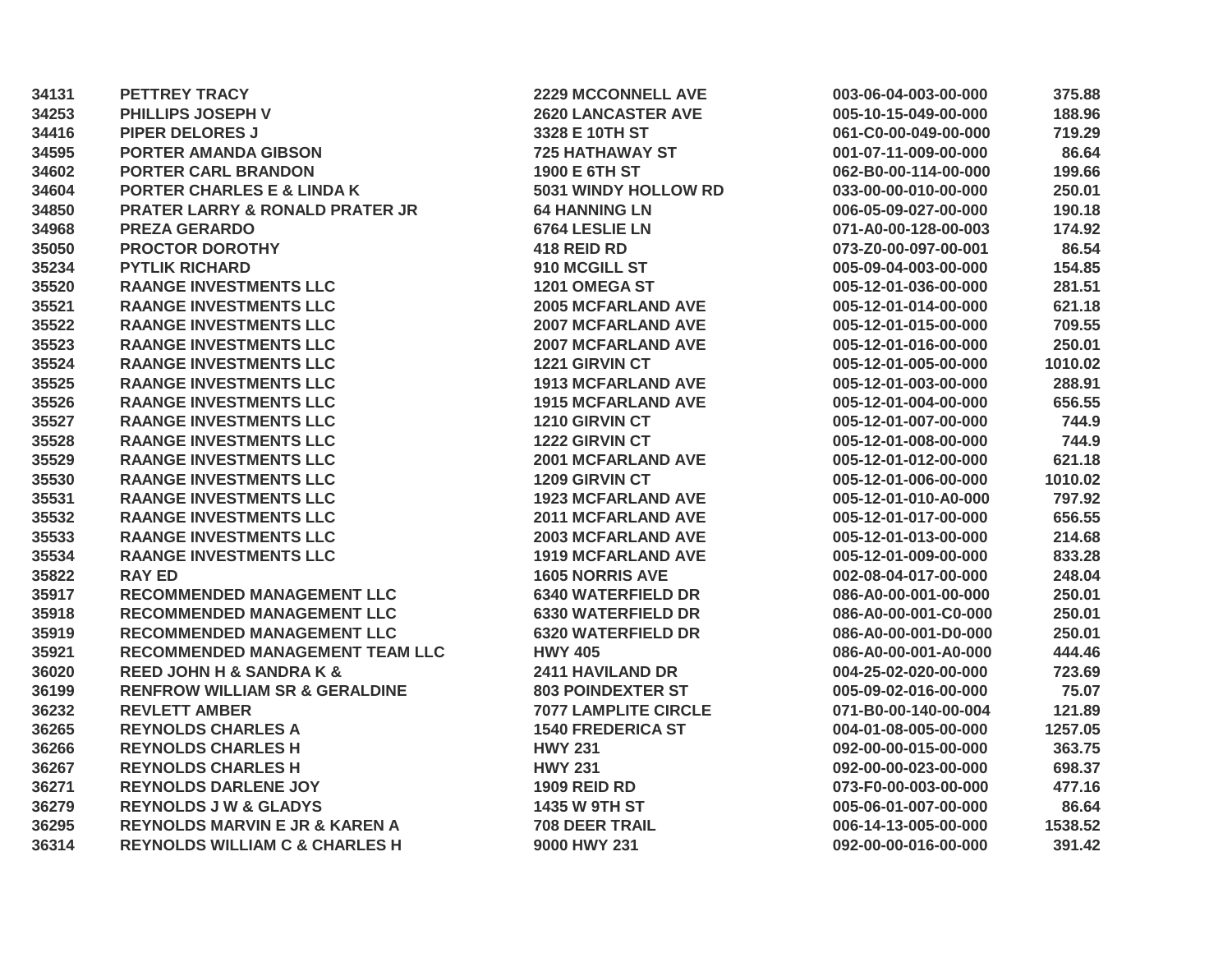| 36429 | <b>RHODES TAMMY L &amp; STEVE</b>           | 6755 AULL RD                   | 120-00-00-017-00-002 | 498.37  |
|-------|---------------------------------------------|--------------------------------|----------------------|---------|
| 36488 | <b>RICHARDS CATALINA</b>                    | <b>RED HILL MAXWELL RD</b>     | 092-00-00-006-00-000 | 126.31  |
| 36500 | RICHARDS LOUVENIA DOROTHEA                  | 612 HALL ST                    | 001-07-07-003-00-000 | 151.78  |
| 36501 | <b>RICHARDS LOVENIA D</b>                   | 614 HALL ST                    | 001-07-07-004-00-000 | 68.38   |
| 36564 | <b>RICHMOND E W</b>                         | <b>WRIGHTS LANDING RD</b>      | 086-A0-00-004-A0-000 | 391.42  |
| 36575 | <b>RICKARD JACOB R</b>                      | 418 REID RD                    | 073-Z0-00-126-00-007 | 157.24  |
| 36609 | <b>RIDINGS MARY L</b>                       | 1532 HERR AVE                  | 006-05-07-015-00-000 | 120.74  |
| 36616 | <b>RIGGS ANGELA MARIE</b>                   | <b>1736 MCCULLOCH AVE</b>      | 001-09-11-019-00-000 | 427.67  |
| 36624 | <b>RIGGS TINA</b>                           | <b>140 ST ANTHONY RD</b>       | 057-Z0-00-018-00-001 | 130.73  |
| 36638 | <b>RILEY BRAD</b>                           | <b>731 HARMONS FERRY RD W</b>  | 059-00-00-067-00-002 | 378.2   |
| 36643 | <b>RILEY DON &amp; CHERI &amp;</b>          | 10073 HWY 405                  | 084-A0-00-063-00-000 | 2007.72 |
| 36734 | <b>RINEY THOMAS K</b>                       | 717 HILL AVE                   | 004-04-03-006-00-000 | 816.78  |
| 36875 | <b>ROACH WILLIAM T &amp; BETTY J</b>        | 727 STONE ST                   | 001-08-06-018-00-000 | 281.51  |
| 36895 | <b>ROBBINS CHARLES E</b>                    | 10609 HWY 662                  | 107-00-00-084-00-000 | 807.64  |
| 36947 | <b>ROBERTS BONNIE</b>                       | 120 HWY 140 W                  | 059-00-00-178-00-000 | 1058.64 |
| 36961 | <b>ROBERTS CAROL L</b>                      | 3203 RIDGEWOOD ST              | 006-13-09-022-00-000 | 92.74   |
| 37041 | <b>ROBERTS JAMIE</b>                        | <b>2630 LANCASTER AVE</b>      | 005-10-15-007-A0-000 | 355.19  |
| 37144 | <b>ROBERTS MISTY D &amp; ROBERT L DODDS</b> | <b>2514 PARDON AVE</b>         | 006-10-06-020-00-003 | 110.99  |
| 37189 | <b>ROBERTS THOMAS R &amp; BONNIE</b>        | 8770 HWY 54                    | 113-00-00-104-01-000 | 641.51  |
| 37281 | <b>ROBINSON HUBERT T JR &amp; DAVITA L</b>  | 3010 CRAVENS AVE               | 005-13-01-001-00-000 | 476.37  |
| 37397 | <b>ROBY WILLIAM &amp; TRACY</b>             | 10544 HWY 431                  | 058-00-00-039-00-000 | 1076.31 |
| 37432 | <b>RODRIQUEZ ALICIA</b>                     | <b>6804 LAMPLITE CIRCLE</b>    | 071-A0-00-056-00-006 | 113.03  |
| 37445 | <b>ROGERS CAROLYN</b>                       | 6830 LESLIE LN                 | 071-A0-00-140-00-004 | 192.59  |
| 37716 | <b>RUDISELL BRIAN</b>                       | 7848 HWY 2830                  | 085-00-00-009-00-003 | 528.4   |
| 37830 | <b>RUSSELL DANIEL LYNN</b>                  | <b>2450 SOUTH HAMPTON RD</b>   | 087-00-00-051-00-000 | 2981.61 |
| 37938 | <b>S C F RC FUNDING I LLC</b>               | 830 CHUCK GRAY CT              | 003-12-27-032-J0-000 | 6601.41 |
| 38021 | <b>SADDLER SHAUNA</b>                       | <b>4334 LANDSDOWNE N</b>       | 003-25-03-021-00-000 | 1897.27 |
| 38043 | <b>SALAZAR HOMERO</b>                       | 418 REID RD                    | 073-Z0-00-122-00-004 | 192.59  |
| 38109 | <b>SAMS CHARLES &amp; CAROLYN</b>           | 418 REID RD                    | 073-Z0-00-093-00-003 | 86.54   |
| 38171 | <b>SANDERS CHARLES ROBERT &amp; VIOLA M</b> | 972 BROWNS VALLEY RED HILL RD  | 058-00-00-146-00-000 | 2606.92 |
| 38247 | <b>SANTIAGO JESUS &amp; CECILLIA SANTOS</b> | 1543 E 19TH ST                 | 003-04-06-016-00-000 | 196.25  |
| 38249 | <b>SANTOS JESENNIA</b>                      | 418 REID RD                    | 073-Z0-00-114-00-002 | 358.74  |
| 38749 | <b>SERR ALICE B FAMILY TRUST &amp;</b>      | <b>88 BOOTH FIELD RD</b>       | 038-00-00-013-06-000 | 99.78   |
| 38795 | <b>SETTLES MARTIN E JR &amp; LAUREN</b>     | <b>820 PARRISH AVE W</b>       | 004-06-02-042-00-000 | 945.27  |
| 38796 | <b>SETTLES MARTIN E JR &amp; LAUREN E</b>   | <b>1112 CARTER RD</b>          | 005-13-05-001-00-000 | 3479.11 |
| 38797 | <b>SETTLES MARTIN E JR &amp; LAUREN E</b>   | <b>1136 CARTER RD</b>          | 005-13-05-001-F0-000 | 1103.68 |
| 38798 | <b>SETTLES MARTIN E JR &amp; LAUREN E</b>   | <b>1124 CARTER RD</b>          | 005-13-05-001-G0-000 | 921.66  |
| 38833 | <b>SHADRICK ERNEST &amp; MAGGIE</b>         | <b>2027 HUGHES AVE</b>         | 001-09-12-001-00-000 | 214.68  |
| 38891 | <b>SHARP VIRGIE GILBERT</b>                 | <b>3261 MAJESTIC PRINCE DR</b> | 074-E0-00-240-A0-000 | 592.03  |
| 39011 | <b>SHELTON REGINALD</b>                     | 7145 HWY 231                   | 077-A0-00-002-D0-000 | 510.73  |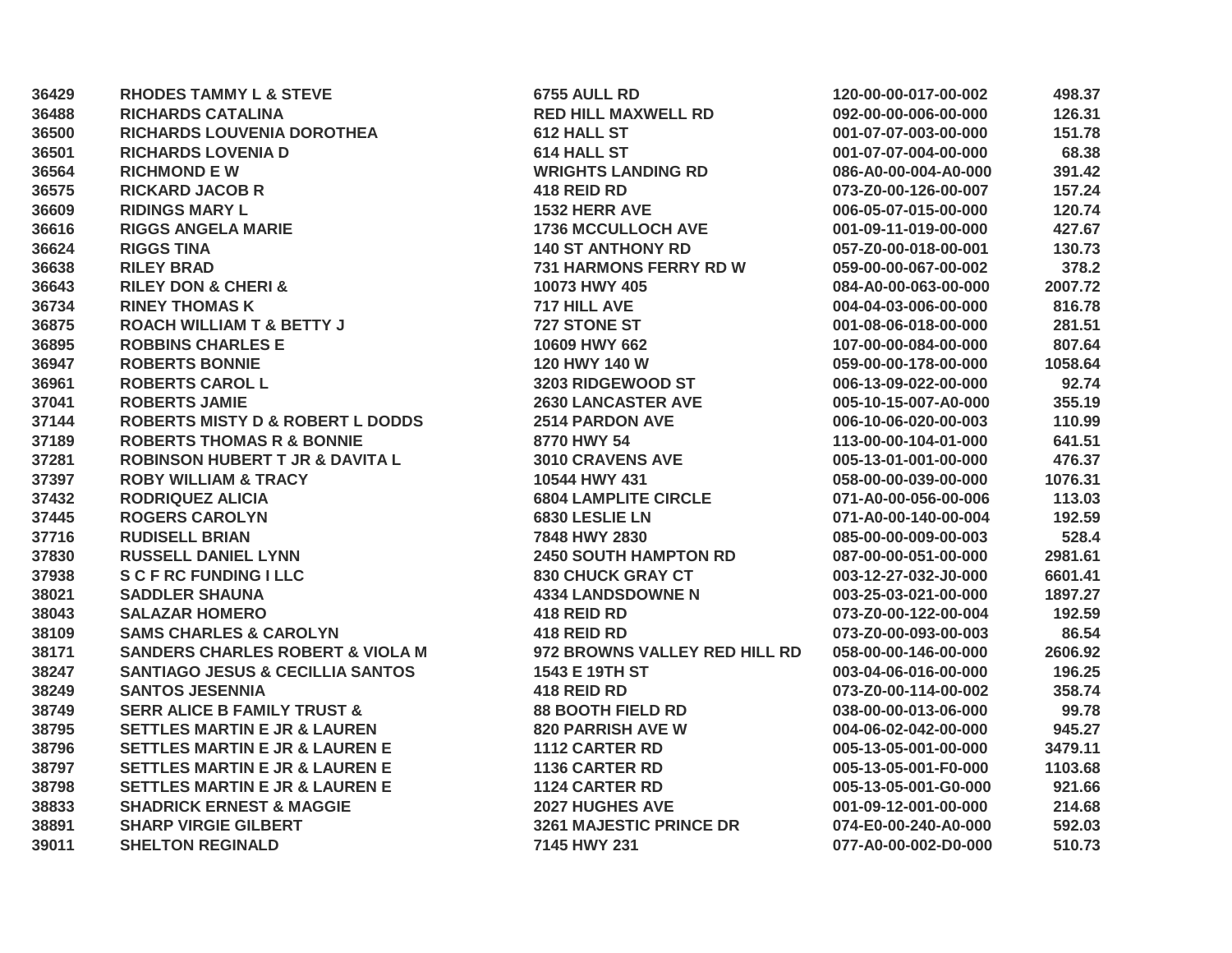| 39204 | <b>SHOWN ASHLEY</b>                           | 6873 LESLIE LN              | 071-A0-00-075-00-003 | 210.24  |
|-------|-----------------------------------------------|-----------------------------|----------------------|---------|
| 39511 | <b>SIMS JONATHON A</b>                        | 2017 HWY 554                | 049-00-00-041-00-000 | 1018.87 |
| 39552 | <b>SINNETT JAMES &amp; JANICE</b>             | 7034 HWY 815                | 015-A0-00-038-00-000 | 236.79  |
| 39553 | <b>SINNETT JAMES JANICE &amp; EMMA</b>        | <b>HWY 815</b>              | 015-A0-00-039-00-000 | 179.33  |
| 39556 | <b>SINNETT MARY ELIZABETH</b>                 | 1000 JACKSON ST             | 002-05-04-010-00-000 | 65.36   |
| 39567 | <b>SIPLA MICHAEL</b>                          | 3994 HWY 142                | 089-00-00-044-00-002 | 924.3   |
| 39732 | <b>SMITH ADRIAN OWEN</b>                      | <b>252 TREMONT DR</b>       | 003-09-14-015-00-000 | 427.67  |
| 39880 | <b>SMITH J C</b>                              | <b>HWY 54</b>               | 130-00-00-061-00-000 | 107.47  |
| 39923 | <b>SMITH JUNIUS K</b>                         | <b>1617 OHIO ST</b>         | 006-09-02-007-00-000 | 383.81  |
| 39939 | <b>SMITH M DOUGLAS</b>                        | 7103 JOE HAYNES RD          | 121-00-00-010-06-000 | 448.9   |
| 40110 | <b>SNELSON JESSIE OLIVER</b>                  | <b>GOBLER FORD RD</b>       | 107-00-00-033-00-000 | 119.81  |
| 40112 | <b>SNIDER KENNETH E</b>                       | <b>1701 LEITCHFIELD RD</b>  | 002-08-03-008-00-000 | 981.75  |
| 40145 | <b>SNYDER MELLISSA</b>                        | <b>6871 LAMPLITE CIRCLE</b> | 071-A0-00-035-00-003 | 174.92  |
| 40146 | <b>SNYDER MICHAEL G</b>                       | <b>627 DAVIESS ST</b>       | 001-03-04-019-00-000 | 433.14  |
| 40483 | <b>SPURRIER STEVE</b>                         | 8931 AUBREY RD              | 084-00-00-057-00-000 | 751.1   |
| 40507 | <b>STACY BRANDON</b>                          | <b>4351 GREENBACK RD</b>    | 034-00-00-039-00-002 | 1323.76 |
| 40539 | <b>STALLINGS FRANCIS &amp; DEBORAH</b>        | <b>1306 DAVIESS ST</b>      | 002-01-10-003-00-000 | 402.7   |
| 40580 | <b>STAMPER EDDIE L &amp; JUDY</b>             | 760 ASHLAND AVE             | 038-E0-00-022-00-000 | 1907.02 |
| 40862 | <b>STERLING SCOTT T</b>                       | <b>416 CEDAR ST</b>         | 006-02-07-005-00-000 | 190.18  |
| 40917 | <b>STEWART CHARLES R &amp; PAULA H</b>        | <b>802 POINDEXTER ST</b>    | 005-09-01-001-00-000 | 191.38  |
| 40926 | <b>STEWART EDWARD R ESTATE</b>                | 390 HWY 140 W               | 059-A0-00-042-00-000 | 170.46  |
| 41021 | <b>STINNETT MARY LOU</b>                      | 3207 JEFFERSON ST           | 003-10-05-016-00-000 | 384.43  |
| 41213 | <b>STOVALL BOBBY G &amp; LINDA L</b>          | <b>1823 CULLEN AVE</b>      | 006-08-02-025-00-000 | 439.23  |
| 41472 | <b>SUNN WILLIAM LOGAN</b>                     | 109 W 19TH ST               | 003-01-01-004-00-000 | 565.88  |
| 41508 | <b>SUTHERLAND JAMES JR &amp; AMANDA M</b>     | <b>4920 CAMBRIDGE DR</b>    | 073-F0-00-046-00-000 | 1235.38 |
| 41525 | <b>SUTTON CHARLES R</b>                       | 2920 CHOCTAW DR             | 004-12-22-009-00-000 | 652.38  |
| 41590 | <b>SWEENEY JOHN M &amp; WANDA M</b>           | <b>4925 GRAHAM LN</b>       | 073-B0-00-017-00-000 | 957.9   |
| 41826 | <b>TAPP MAKAYLA ERIN NICOLE</b>               | 29 PLUM ST                  | 006-04-02-015-00-000 | 309.52  |
| 41929 | <b>TAYLOR FRONA</b>                           | 6920 KRIS AVE               | 071-B0-00-116-00-005 | 136.02  |
| 42058 | <b>TAYLOR TAMMY</b>                           | 418 REID RD                 | 073-Z0-00-059-00-004 | 114.82  |
| 42239 | THE PACIFIC WEST GROUP INC                    | 209 HWY 140 W               | 059-A0-00-015-00-000 | 214.68  |
| 42449 | <b>THOMPSON ADAM</b>                          | <b>512 E 7TH ST</b>         | 001-04-10-033-00-000 | 440.44  |
| 42690 | <b>THOMPSON LAURA L</b>                       | <b>3512 JEFFERSON ST</b>    | 003-12-03-003-00-000 | 353.97  |
| 42797 | <b>THOMPSON STEVEN S &amp; NINA L</b>         | 2771 MCMAHAN RD             | 080-00-00-006-02-000 | 479.8   |
| 42850 | <b>THOMSON MARVIN J &amp; DORIS A</b>         | 3014 HWY 142                | 090-00-00-112-00-000 | 505.45  |
| 43044 | <b>TIRRILL WILLAND O &amp; STACEY L</b>       | 933 CARTER RD               | 005-13-01-008-00-000 | 430.09  |
| 43045 | TIRRILL WILLARD O IV & STACEY L               | <b>2433 YORK ST S</b>       | 004-15-11-006-00-000 | 476.98  |
| 43104 | <b>TOMAS MAGDALENA</b>                        | <b>4040 PARK DR</b>         | 041-Z0-00-014-00-003 | 105.95  |
| 43175 | <b>TOOTERS LAWN MOWERS PARTS &amp; REPAIR</b> | 3210 JEFFERSON ST           | 003-10-02-024-00-000 | 637.76  |
| 43402 | <b>TRIFECTA LLC</b>                           | <b>1906 W 5TH ST</b>        | 005-11-06-018-00-000 | 129.27  |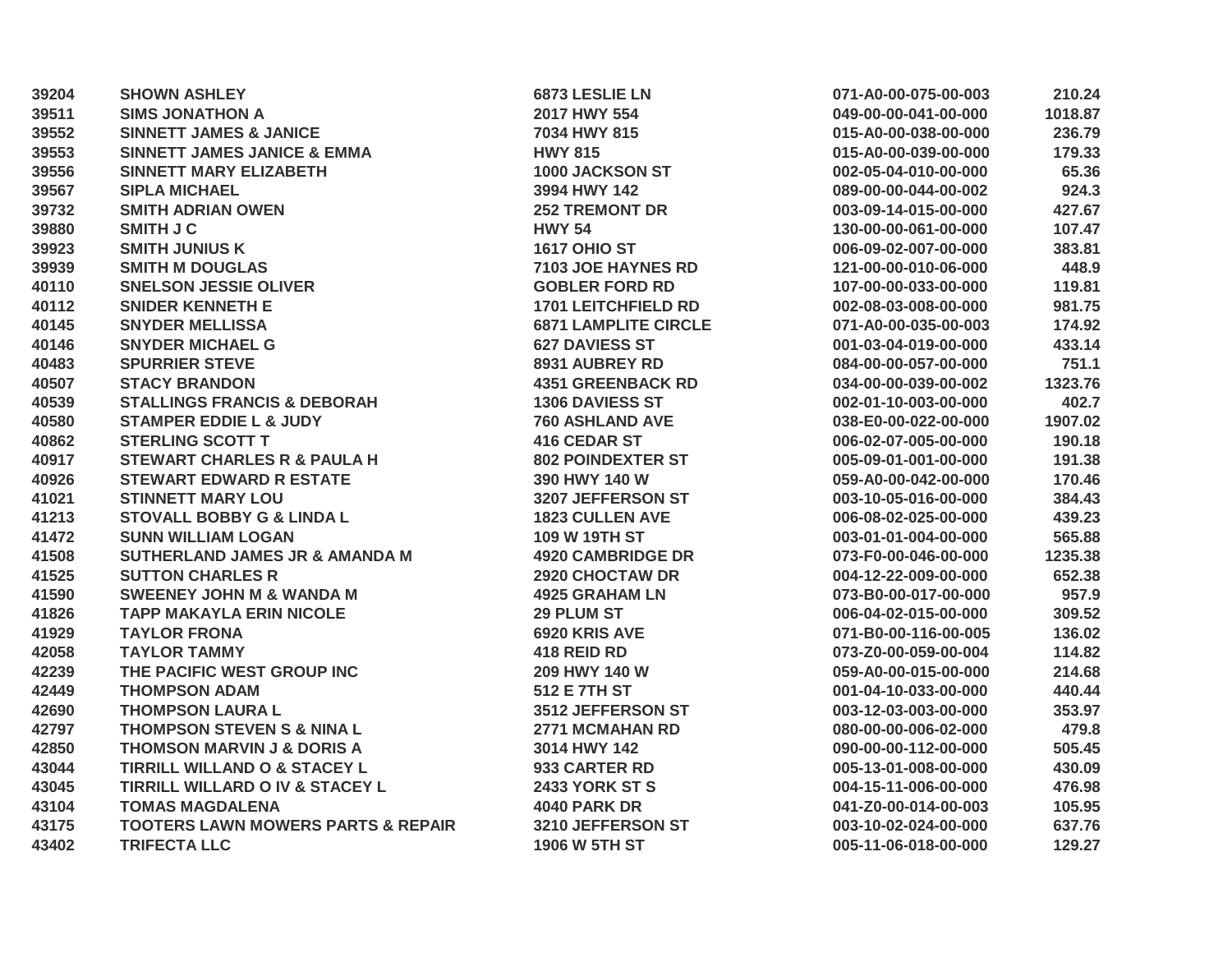| 43727 | <b>TURNER VICKI L</b>                 | <b>102 WARWICK DR W</b>      | 003-12-06-029-00-000 | 419.13  |
|-------|---------------------------------------|------------------------------|----------------------|---------|
| 43829 | <b>UNKNOWN</b>                        | <b>CONWAY AVE</b>            | 005-09-06-002-00-000 | 62.28   |
| 44096 | <b>VELASCO OTILIO HERNANDEZ</b>       | 6783 LESLIE LN               | 071-A0-00-094-00-004 | 113.03  |
| 44158 | <b>VICKERS AUSTIN</b>                 | <b>6936 LAMPLITE CIRCLE</b>  | 071-B0-00-035-00-003 | 113.03  |
| 44562 | <b>WALTON ANDREW C</b>                | <b>6420 OLD STATE RD</b>     | 102-00-00-066-00-004 | 95.39   |
| 44711 | <b>WARNER MICHELLE</b>                | 6861 LESLIE LN               | 071-A0-00-078-00-005 | 139.57  |
| 44869 | <b>WATHEN JOHN &amp; ANGELA</b>       | 8159 CRISP RD                | 122-00-00-067-01-001 | 581.43  |
| 44931 | <b>WATKINS KEITH</b>                  | <b>625 POPLAR ST</b>         | 005-04-05-022-00-000 | 135.95  |
| 44934 | <b>WATKINS LAURA E</b>                | <b>2523 W 8TH ST</b>         | 005-10-11-006-00-000 | 323.55  |
| 44951 | <b>WATSON BRENDA JUNE &amp;</b>       | <b>2004 MCCULLOCH AVE</b>    | 062-B0-00-074-00-000 | 179.33  |
| 44968 | <b>WATSON SYLVIA K</b>                | 715 POPLAR ST                | 005-04-08-008-00-000 | 244.97  |
| 45238 | <b>WELCH JOSEPH</b>                   | 6923 KRIS AVE                | 071-B0-00-079-00-001 | 86.54   |
| 45356 | <b>WELLS VIRGIL &amp; ANITA J</b>     | <b>1935 KEENLAND PKWY</b>    | 073-H0-00-013-00-000 | 86.54   |
| 45357 | <b>WELLS WANDA LIFE ESTATE</b>        | <b>115 LOCUST GROVE RD E</b> | 059-00-00-147-02-000 | 320.72  |
| 45447 | <b>WEST N TODD &amp; TRACY</b>        | <b>5638 WOODCREST LN</b>     | 087-A0-00-008-00-000 | 5910.81 |
| 45477 | <b>WEST SIDE AUTO PARTS INC</b>       | <b>2225 LANCASTER AVE</b>    | 005-10-16-006-00-000 | 86.64   |
| 45478 | <b>WEST SIDE AUTO PARTS INC</b>       | <b>2221 LANCASTER AVE</b>    | 005-10-16-005-00-000 | 86.64   |
| 45721 | <b>WHISMAN FAMILY ENTERPRISES LLC</b> | <b>401 ST CLAIRE DR</b>      | 003-09-10-005-00-000 | 811.28  |
| 46244 | <b>WILLIAMS BETH &amp;</b>            | 709 E 21ST ST                | 003-03-10-005-00-000 | 129.27  |
| 46366 | <b>WILLIAMS ROGER</b>                 | <b>4750 WINDY HOLLOW RD</b>  | 033-00-00-074-07-000 | 318.95  |
| 46528 | <b>WILSON DAVID JAMES</b>             | <b>723 JAMES GARRARD DR</b>  | 061-C0-00-006-00-000 | 1648.96 |
| 46713 | <b>WIMSATT LISA C</b>                 | <b>RIVER RD</b>              | 046-00-00-008-00-000 | 690.84  |
| 46805 | <b>WINK DAVID ERIC</b>                | 3435 HWY 140 E               | 093-00-00-010-05-000 | 1345.1  |
| 46994 | <b>WOOD EURIA &amp; SHIRLEY</b>       | 505 MAPLE ST                 | 005-04-03-026-00-000 | 62.28   |
| 47032 | <b>WOODARD JAMES M &amp; TERESA B</b> | 2321 W 9TH ST                | 005-10-02-007-00-000 | 86.64   |
| 47130 | <b>WOODWARD STEVEN</b>                | 6724 LESLIE LN               | 071-A0-00-119-00-008 | 139.57  |
| 47191 | <b>WOOTON CHARLES E SR &amp;</b>      | <b>1046 LAKESIDE GREEN</b>   | 097-A0-00-112-00-000 | 179.33  |
| 47299 | <b>WRIGHT DOROTHY</b>                 | 921 MCGILL ST                | 005-09-03-024-00-000 | 68.38   |
| 47695 | YOUNG JAMES E & BURMA G               | <b>1122 HALIFAX DR</b>       | 004-17-10-004-00-000 | 939.17  |
| 47783 | <b>ZAMORANO ANGELINA &amp;</b>        | 820 GEORGE ST                | 005-09-02-007-00-000 | 244.97  |
| 47805 | <b>ZIEHR ALLYSON</b>                  | <b>4040 PARK DR</b>          | 041-Z0-00-009-00-004 | 107.73  |

## **DAVIESS COUNTY DELINQUENT 2017 & 2018 UNMINED COAL & OIL PROPERTY BILLS**

| Bill#    | <b>Owner Name</b>             | <b>Description</b>       | <b>Amount Due</b> |
|----------|-------------------------------|--------------------------|-------------------|
|          | 20171720 FULKERSON, CHARLES V | <b>2017 UNMINED COAL</b> | 88.50             |
| 20171731 | <b>UNKNOWN</b>                | <b>2017 UNMINED COAL</b> | 1828.02           |
| 20171732 | <b>UNKNOWN</b>                | <b>2017 UNMINED COAL</b> | 100.16            |
| 20171733 | <b>UNKNOWN</b>                | <b>2017 UNMINED COAL</b> | 95.04             |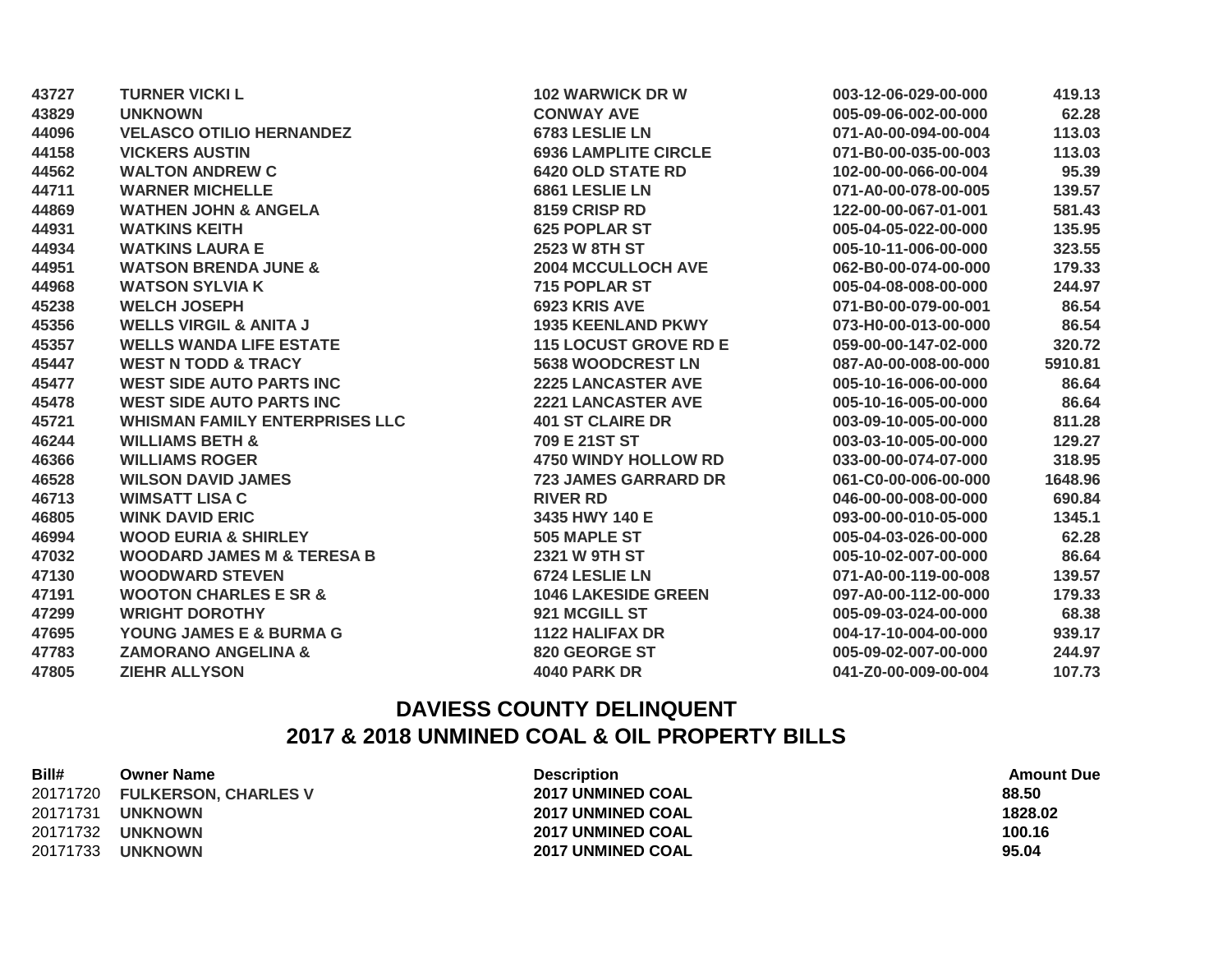| 20171734 | <b>UNKNOWN</b>                  | <b>2017 UNMINED COAL</b> | 1089.14 |
|----------|---------------------------------|--------------------------|---------|
|          | 20171735 WARREN, MARTIN         | <b>2017 UNMINED COAL</b> | 92.78   |
| 20183    | <b>ANDERSON, JAY</b>            | <b>2018 OIL PROPERTY</b> | 317.98  |
| 201872   | <b>LAST DITCH PETROLEUM LLC</b> | <b>2018 OIL PROPERTY</b> | 88.92   |
|          | 20181232 PAYNE, EILEEN MARIE    | <b>2018 UNMINED COAL</b> | 340.25  |
|          | 20181234 RANSOM, ROBERT         | <b>2018 UNMINED COAL</b> | 93.15   |
| 20181237 | <b>UNKNOWN</b>                  | <b>2018 UNMINED COAL</b> | 89.17   |
| 20181238 | <b>UNKNOWN</b>                  | <b>2018 UNMINED COAL</b> | 865.94  |
| 20181239 | <b>UNKNOWN</b>                  | <b>2018 UNMINED COAL</b> | 93.15   |
| 20181240 | <b>UNKNOWN</b>                  | <b>2018 UNMINED COAL</b> | 1443.27 |
| 20181241 | <b>WARREN, MARTIN</b>           | <b>2018 UNMINED COAL</b> | 83.70   |
|          |                                 |                          |         |

## **DAVIESS COUNTY DELINQUENT 2019 TANGIBLE TAX BILLS -THESE BILLS ARE NOT FOR SALE**

| Bill# | <b>Owner Name</b>                         | <b>Property Address</b>     | Map ID  | <b>Amount Due</b> |
|-------|-------------------------------------------|-----------------------------|---------|-------------------|
| 470   | <b>ADULT IMMUNIZATION MANAGEMENT</b>      | 1010 ALLEN ST               | 4006500 | 69.19             |
| 530   | <b>AKS EQUIPMENT LLC</b>                  | <b>2601 W 4TH ST</b>        | 4405340 | 8468.41           |
| 621   | <b>ALL TRUCKING PARTS LLC</b>             | <b>1120 CRABTREE AVE</b>    | 4008750 | 1674.83           |
| 2937  | <b>BELLA VISTA SALON LLC</b>              | <b>1308 TRIPLETT ST</b>     | 4032285 | 86.99             |
| 3915  | <b>BLUEGRASS TECHNOLOGY LLC</b>           | 2767 VEACH RD               | 4424015 | 537.73            |
| 4579  | <b>BOYDS HEATING &amp; COOLING LLC</b>    | <b>2530 VENETIAN WAY</b>    | 4425650 | 176.48            |
| 4980  | <b>BRIGHT START EARLY INTREVENTIO</b>     | <b>KIDRON VALLEY WAYW</b>   | 4723750 | 74.8              |
| 5537  | <b>BSME CONTRACTING INC</b>               | <b>6158 FAIRMONT CT</b>     | 4729415 | 101.12            |
| 5800  | <b>BURLINGTON CIVIL INC</b>               | 2601 W 4TH ST               | 4433100 | 10404.24          |
| 6601  | <b>CAMPBELL CLINT</b>                     | <b>1200 BYERS AVE E</b>     | 4434185 | 84.46             |
| 8252  | <b>CLARKS HEALTH &amp; NUTRITION CNTR</b> | 3118 ALVEY PK DR E          | 4743775 | 435.76            |
| 8487  | <b>COCA COLA COMPANY THE</b>              | <b>MOSTLY COUNTY</b>        | 4744907 | 98.09             |
| 8688  | <b>COMMERCIAL INDUSTRIAL FINANCE</b>      | <b>1277 MOSELEY ST</b>      | 4068500 | 943.23            |
| 11526 | <b>DOUBLE DOWN VENTURES INC</b>           | <b>1100 WALNUT ST</b>       | 4083100 | 124.7             |
| 11873 | <b>DUNN MICHAEL D</b>                     | 1722 E 26TH ST              | 4084300 | 56.05             |
| 12229 | <b>EDGCUMBE G &amp; N INC</b>             | 2160 AIRPORT RD             | 4769300 | 7060.75           |
| 12508 | <b>ELITE MORTGAGE LLC</b>                 | 3032 ALVEY PK DR W          | 4769450 | 93.09             |
| 12830 | <b>EQUIPMENT DEPOT KENTUCKY INC</b>       | 2001 HWY 60 E 4TH ST        | 4480779 | 351.51            |
| 12831 | <b>EQUIPMENT DEPOT KENTUCKY INC</b>       | 2001 E 4TH ST               | 4480780 | 86.6              |
| 12832 | <b>EQUIPMENT DEPOT KENTUCKY INC</b>       | 3100 AIRPARK DR             | 4480785 | 995.96            |
| 12833 | <b>EQUIPMENT DEPOT KENTUCKY INC</b>       | <b>601 INNOVATIVE WAY</b>   | 4771550 | 899.14            |
| 12834 | <b>EQUIPMENT DEPOT KENTUCKY INC</b>       | <b>1121 INDUSTRIAL DR</b>   | 4771552 | 86.39             |
| 12835 | <b>EQUIPMENT DEPOT KENTUCKY INC</b>       | <b>701 REID RD</b>          | 4771553 | 474.47            |
| 13867 | <b>FLOOR CONCEPTS INC</b>                 | <b>3100 NEW HARTFORD RD</b> | 4487550 | 747.03            |